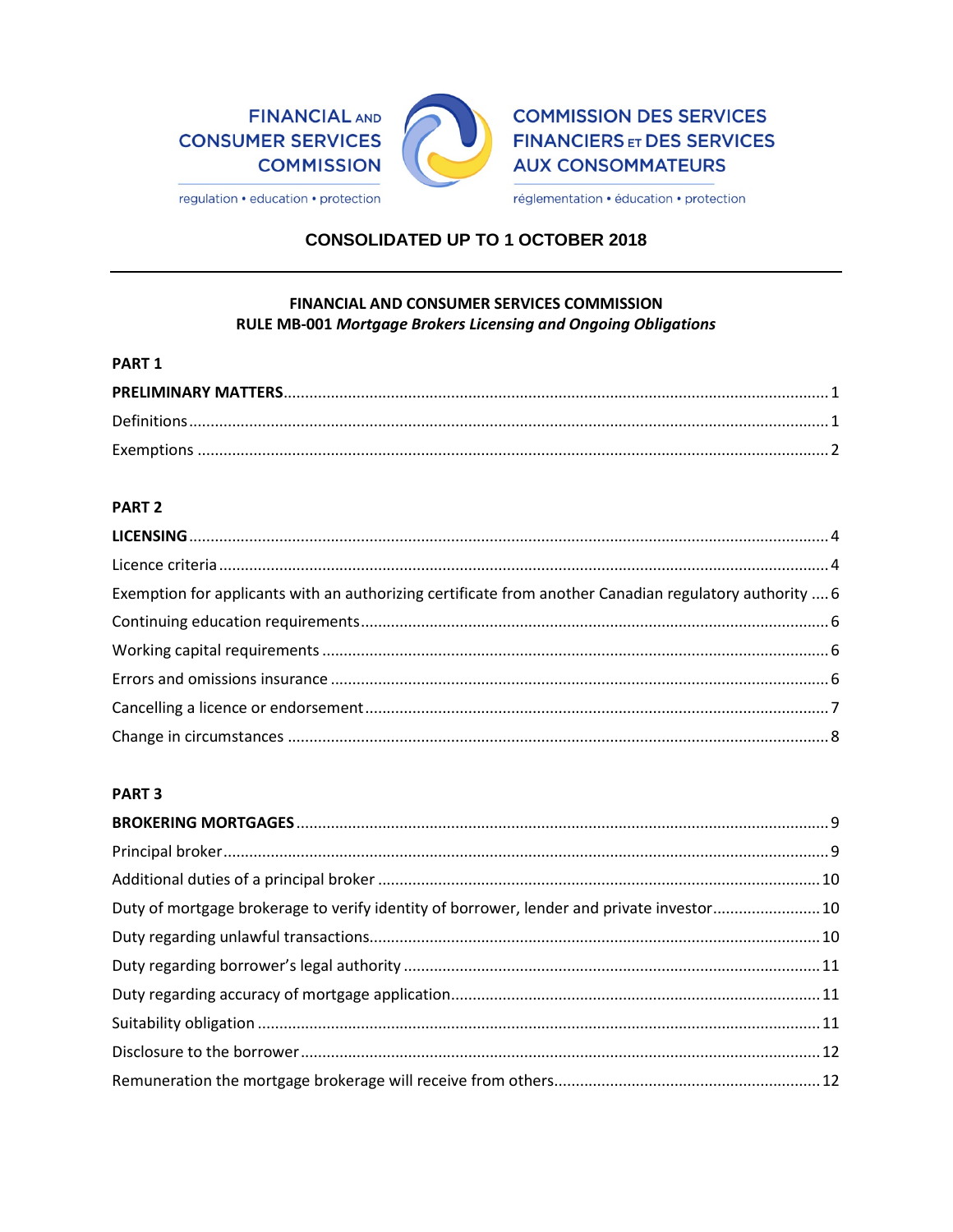| Duty of mortgage brokerage in authorization of mortgage brokers and mortgage associates18   |
|---------------------------------------------------------------------------------------------|
| Duty of mortgage brokers and mortgage associates acting on behalf of a mortgage brokerage18 |
| Use of a professional corporation by mortgage brokers and mortgage associates18             |

## PART<sub>4</sub>

## PART<sub>5</sub>

# PART<sub>6</sub>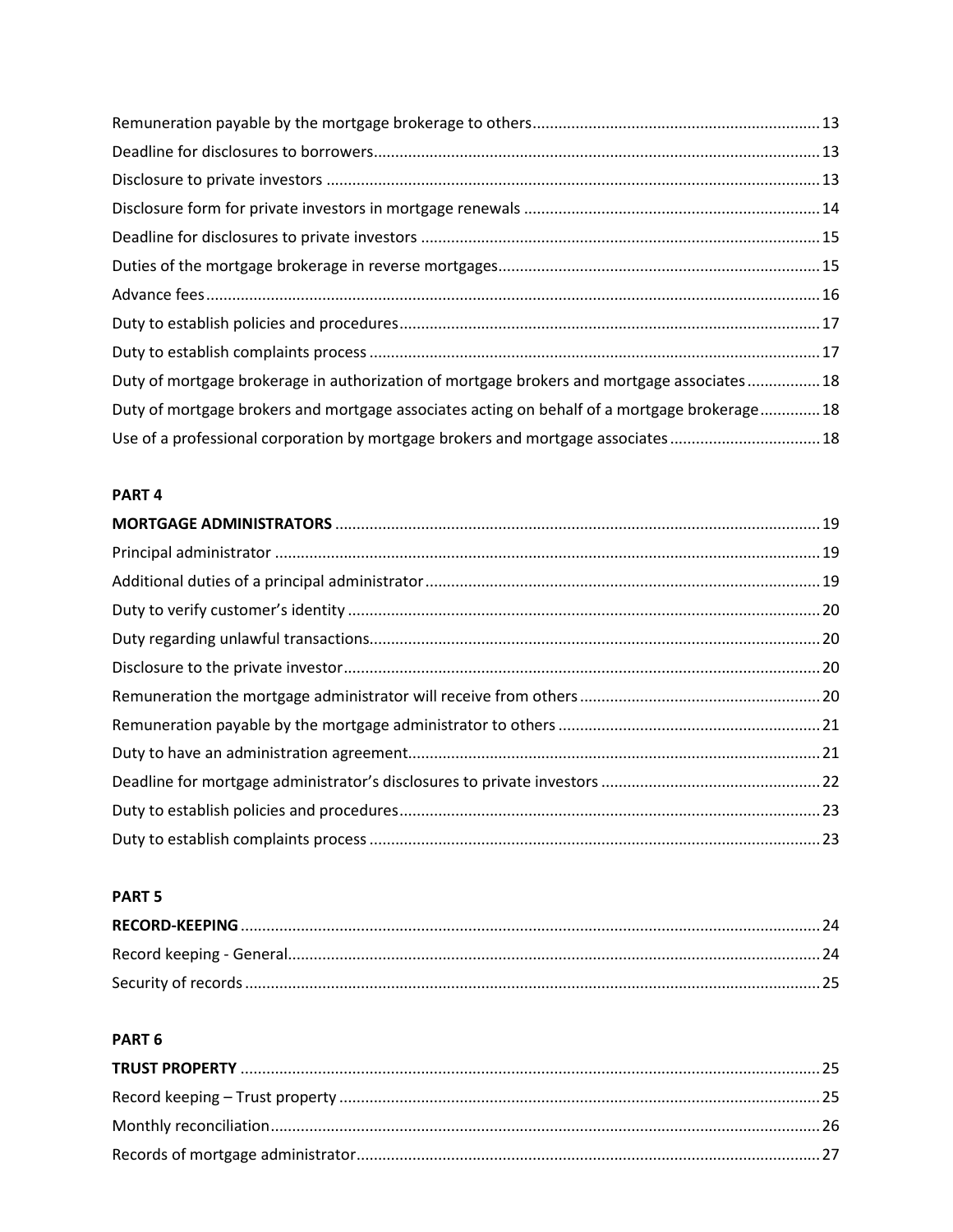## PART<sub>7</sub>

## PART 8

## PART<sub>9</sub>

## **PART 10**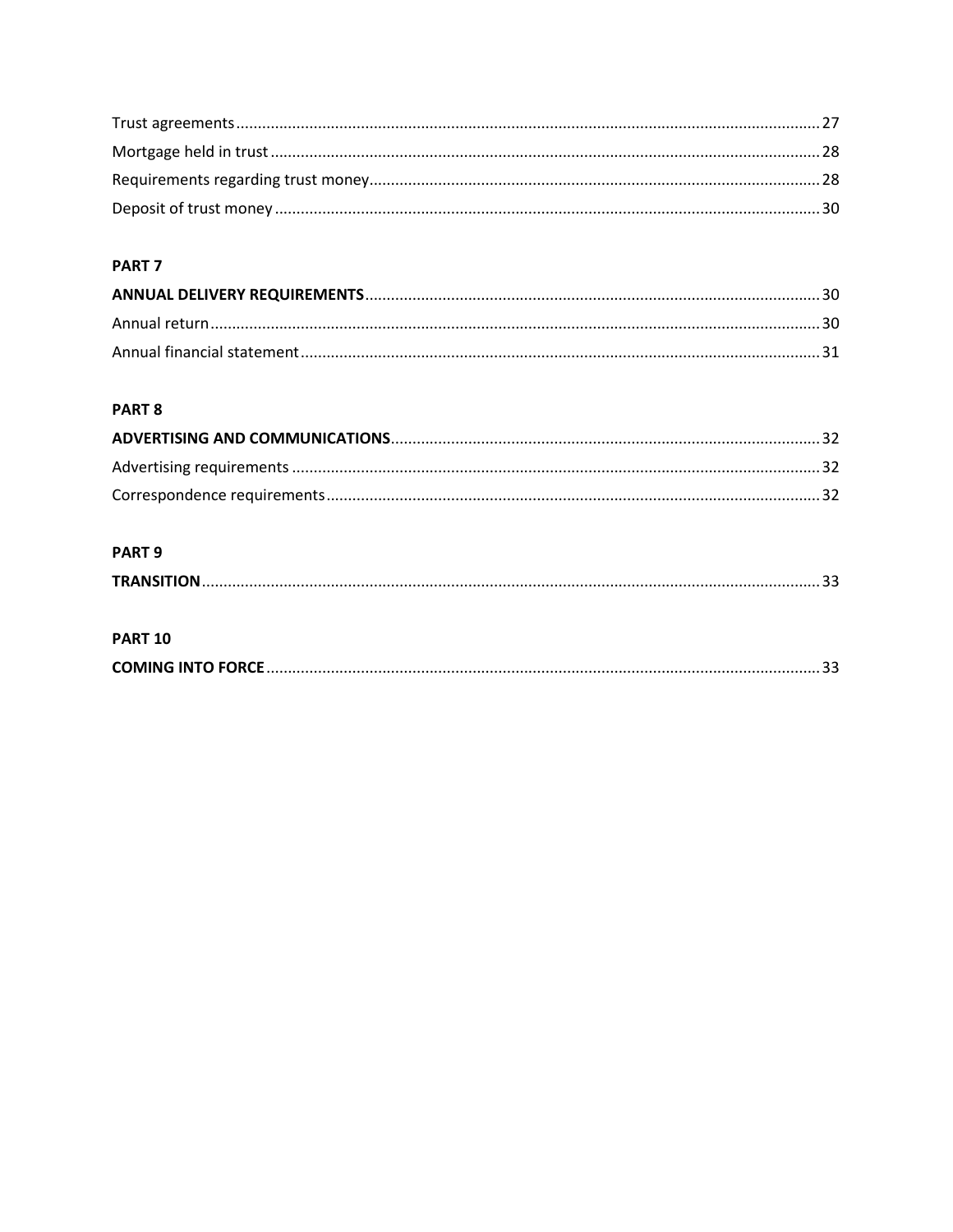## **PART 1 PRELIMINARY MATTERS**

## <span id="page-3-1"></span><span id="page-3-0"></span>**Definitions**

**1. (1)** In this Rule:

**"**Act" means the *Mortgage Brokers Act*.

"Agreement on Internal Trade" means the Agreement on Internal Trade entered into on or about July 18, 1994 by the governments of Canada, the provinces and the territories.

"approved education program" means

- (a) for a mortgage associate licence, a mortgage associate education program that is approved by the Director;
- (b) for a mortgage broker licence, a mortgage broker education program that is approved by the Director.

"authorizing certificate" means a valid certificate, licence, registration, or other form of official recognition granted by a regulatory authority in a jurisdiction that is a party to the Agreement on Internal Trade, to an individual, which attests an individual is qualified to practise an occupation that is substantially equivalent to that of mortgage broker or mortgage associate.

"business location" means a location where the mortgage brokerage or mortgage administrator carries out activities referred to in subsection 1(3) or (4) of the Act that requires licensing, and includes a residence if regular and ongoing licensed activities are carried out from the residence or if records relating to licensed activities are kept at the residence."

"financial institution" means:

- (a) a bank or authorized foreign bank as defined in the *Bank Act* (Canada);
- (b) a credit union or caisse populaire incorporated or continued pursuant to the *Credit Unions Act;*
- (c) a loan company or trust company incorporated, continued or licensed pursuant to the *Loan and Trust Companies Act*;
- (d) a retail association as defined in the *Cooperative Credit Associations Act* (Canada).

"insurance company" means an insurer licensed under the *Insurance Act*.

"interest in a mortgage" means the interest of a person who will or may receive a benefit or advantage, whether directly or indirectly, if the mortgage transaction proceeds as proposed, including any benefit or advantage resulting from a transaction ancillary to the mortgage transaction, but not including any remuneration that is to be received by the mortgage brokerage or related person directly from the borrower with respect to the mortgage brokerage services provided for the proposed mortgage transaction and has otherwise been disclosed to the borrower.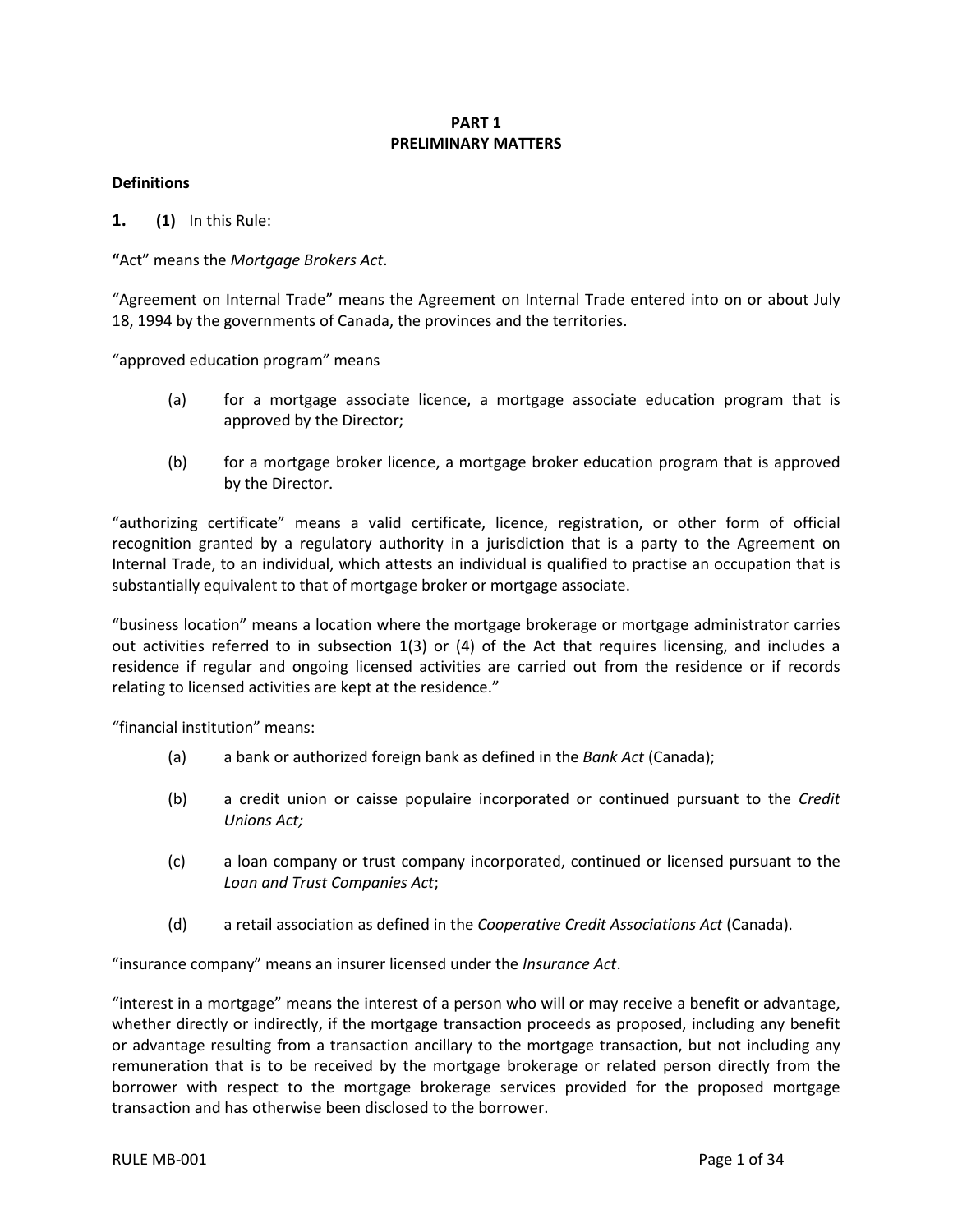"related person" means a person who shares a relationship with a mortgage brokerage or mortgage administrator, including a mortgage broker, mortgage associate, shareholder, partner, director, officer, employee or other representative of the mortgage brokerage or mortgage administrator, other than an arm's-length business relationship.

"private investor" means any person who invests or proposes to invest in a mortgage, but does not include:

- (a) a body corporate that
	- (i) has assets having an aggregate realizable value, net of related liabilities, of at least \$5 million; and
	- (ii) provides written confirmation to the mortgage brokerage or mortgage administrator that it has assets in the amount mentioned in paragraph (a)(i).
- (b) an administrator or trustee of a registered pension plan within the meaning of subsection 248(1) of the *Income Tax Act* (Canada);
- (c) a mortgage brokerage or a mortgage administrator acting on its own behalf;
- (d) the Crown, or an agent of the Crown, in right of New Brunswick, of Canada or of any other jurisdiction in Canada; or
- (e) a person in respect of which all of the owners of interests, other than the voting securities required by law to be owned by directors, are persons or entities described in paragraphs (a) to (d).
- **(2)** The definitions contained in the Act apply to this Rule, unless the terms in question are defined in this Rule.

#### <span id="page-4-0"></span>**Exemptions**

- **2.** For the purposes of paragraph 2(1)(a) of the Act, the Act does not apply to:
	- (a) A financial institution that conducts activities referred to in subsection 1(3) or (4) of the Act;
	- (b) An insurance company that conducts activities referred to in subsection 1(3) or (4) of the Act;
	- (c) A director, officer or employee of a financial institution or an insurance company, including, in the case of an insurance company, a licensed agent authorized to act on its behalf, when in the ordinary course of his or her duties, the person conducts activities referred to in subsection 1(3) or (4) of the Act on behalf of the financial institution or insurance company; and
	- (d) A person who is registered under the *Securities Act* or securities legislation in another jurisdiction in Canada, and conducts activities referred to in subsection 1(3) or (4) of the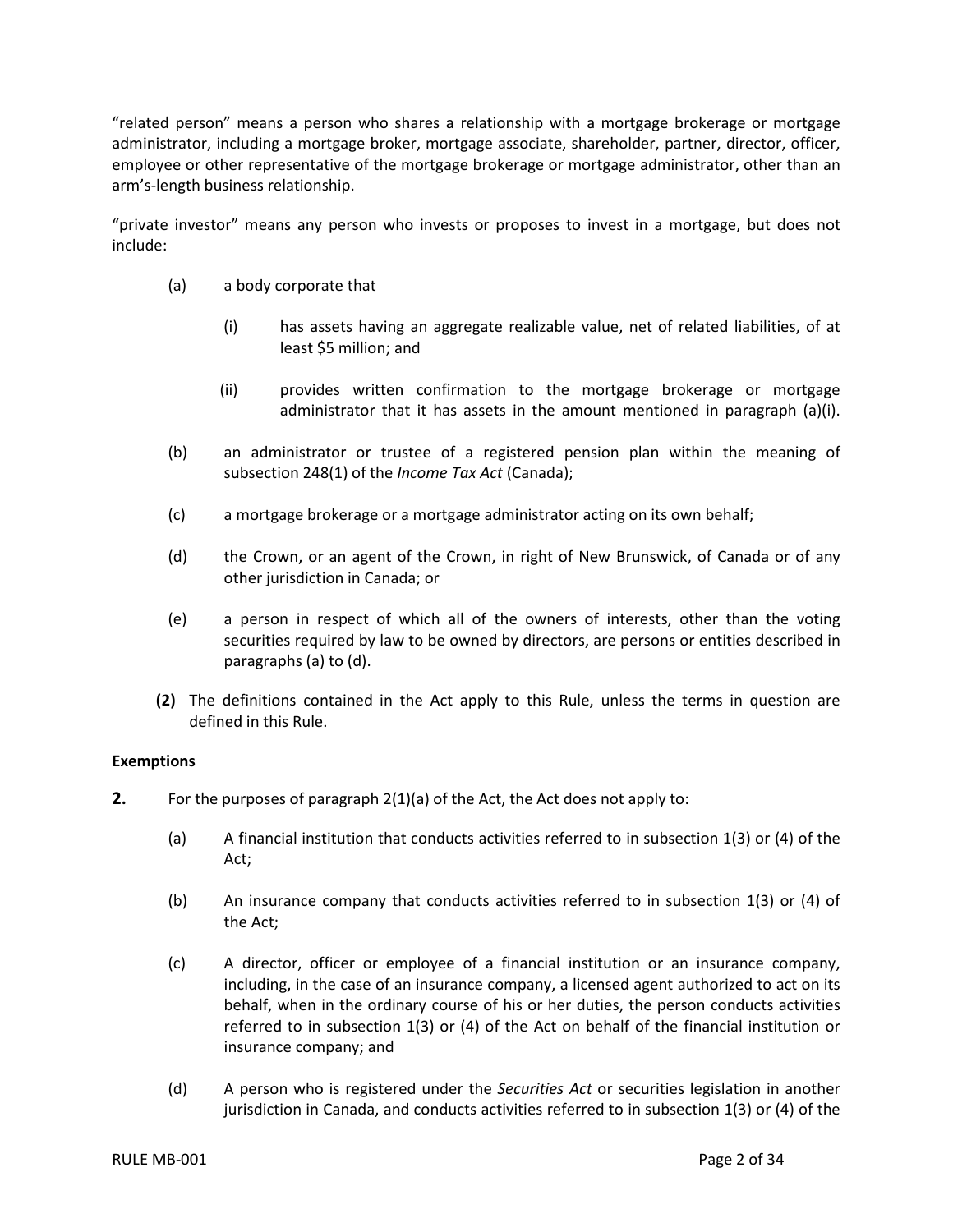Act provided the activity conducted is permitted and regulated under the terms of that registration.

- **3.** For the purposes of paragraph 2(1)(a) and subsection 2(2) of the Act, the requirements to hold a licence in section 5 of the Act do not apply to:
	- (a) a person when it refers a prospective borrower to a prospective lender if:
		- (i) before making the referral, the person informs the prospective borrower in writing of all of the following:
			- (A) that the person has received or will or may receive a fee or other remuneration, directly or indirectly, for making the referral;
			- (B) the amount of the fee or other remuneration mentioned in subparagraph (i) or, if the amount is not ascertainable at that time, a reasonable estimate of the fee or other remuneration;
			- (C) if the remuneration is in a form other than money, the nature of the remuneration;
			- (D) the nature of the relationship between the person and the prospective lender;
		- (ii) the only information that the person provides to the prospective borrower, in addition to the information set out in paragraph (a), is the name, address, telephone number, fax number, email address or website address of the prospective lender or an individual who acts on behalf of the prospective lender; and
	- (b) a referring person when it refers a prospective lender to a prospective borrower if:
		- (i) the person obtains the written consent of the prospective borrower to give the information mentioned in subparagraph 3(a)(ii) to the prospective lender; and
		- (ii) the only information that the person provides to the prospective lender is the name, address, telephone number, fax number, email address or website address of the prospective borrower or an individual who acts on behalf of the prospective borrower;
	- (c) a Member of the Law Society of New Brunswick entitled to practice law in New Brunswick where the Member:
		- (i) is acting in a professional capacity as a barrister and solicitor on behalf of a client; and
		- (ii) does not otherwise engage or hold himself or herself out as being engaged in the activities referred to in subsection 1(3) or (4) of the Act;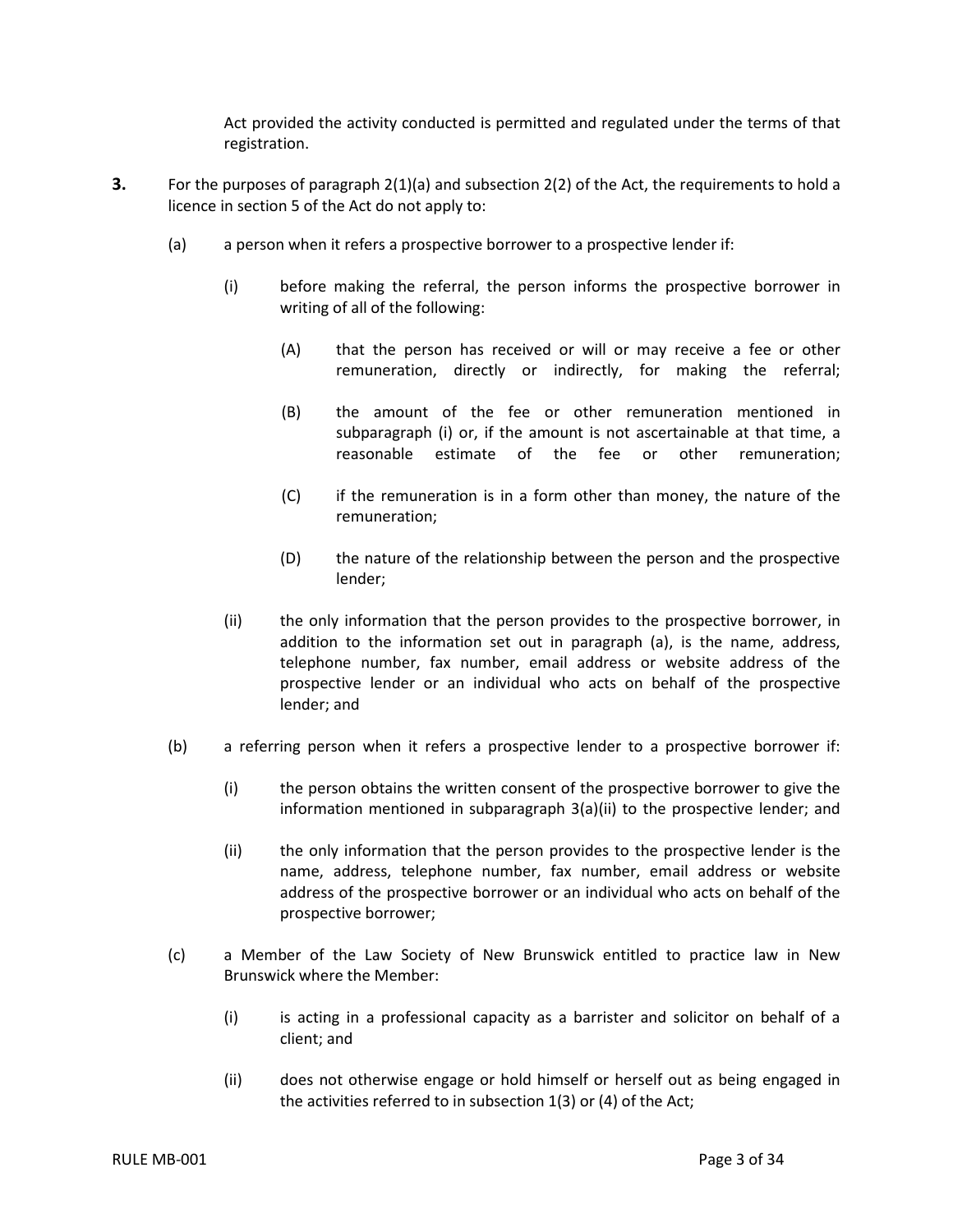- (d) a professional corporation of a mortgage broker or mortgage associate provided that the corporation meets the requirements set out in subsection 31(3) of this Rule;
- (e) a person who is engaged in the activities referred to in subsection 1(3) or (4) of the Act on behalf of a Crown corporation or other agency of the Crown in right of New Brunswick, Canada or another jurisdiction in Canada, if that person is not otherwise required to be licensed;
- (f) a person who is acting as a trustee in bankruptcy;
- (g) a person who is acting under an order of the Court of Queen's Bench of New Brunswick; and
- (h) a collection agency licensed under the *Collection Agencies Act* where the collection agency:
	- (i) is acting as a collection agency, and is enforcing or taking steps to enforce payment by a borrower under a mortgage; and
	- (ii) the collection agency does not otherwise engage or hold itself out as being engaged in other activities referred to in subsection 1(3) or (4) of the Act.

## **PART 2 LICENSING**

#### <span id="page-6-1"></span><span id="page-6-0"></span>**Licence criteria**

- **4. (1)** A mortgage brokerage licence may only be issued if:
	- (a) the applicant:
		- (i) in the case of a corporation, was incorporated or continued pursuant to the laws of any jurisdiction in Canada;
		- (ii) in the case of a partnership, was formed pursuant to the laws of any jurisdiction in Canada; or
		- (iii) in the case of a sole proprietor, is a resident of Canada;
	- (b) the applicant consents to a criminal record check concerning the following individuals:
		- (i) in the case of a corporation, each director and officer of the corporation;
		- (ii) in the case of a partnership, each partner of the partnership;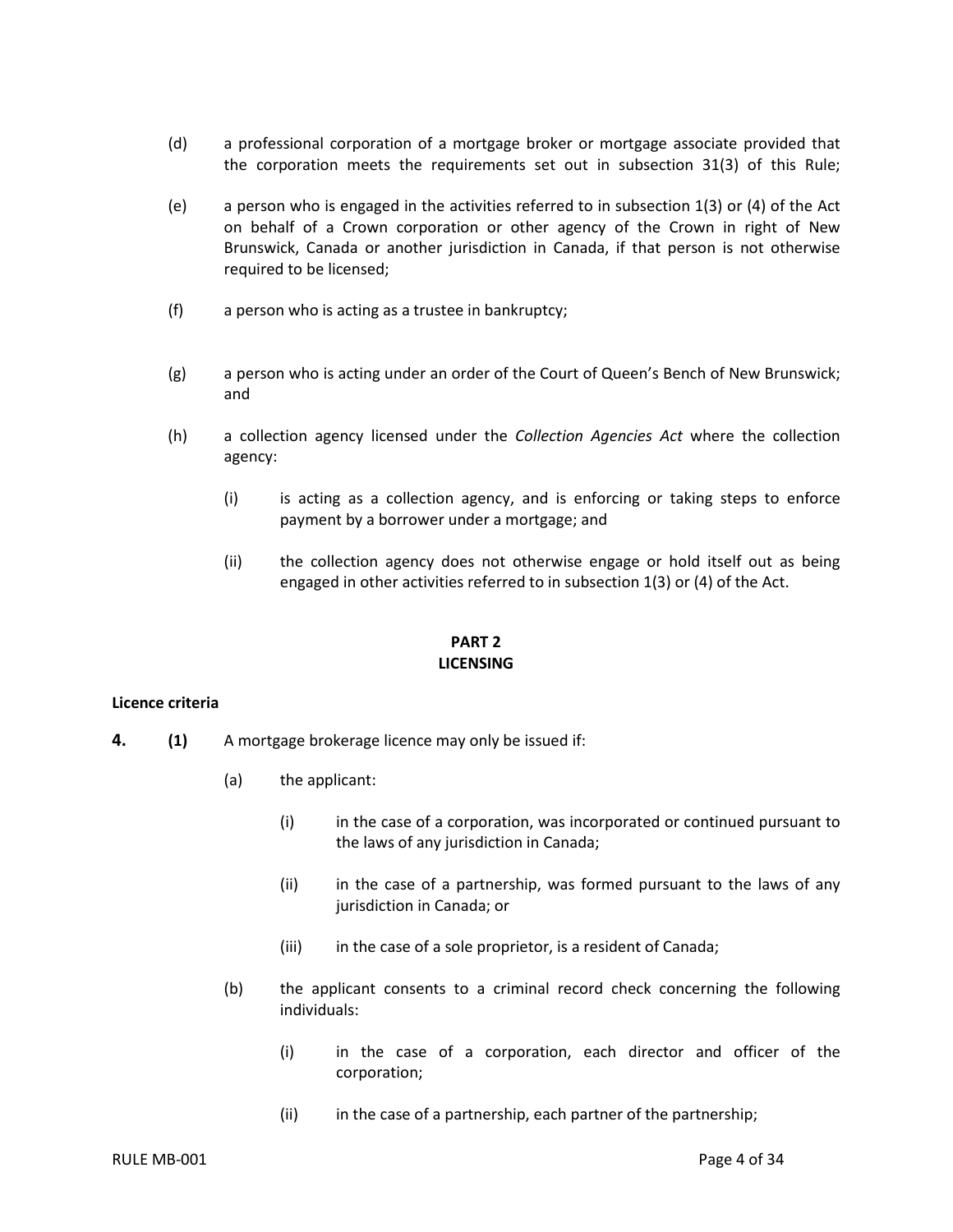- (iii) in the case of a sole proprietor, the sole proprietor; and
- (c) the applicant designates a principal broker who meets the requirements in the Act and regulations.
- **(2)** A mortgage broker licence may only be issued if the applicant:
	- (a) is at least 19 years of age;
	- (b) is a resident of Canada;
	- (c) provides the Director with consent to a criminal record check;
	- (d) subject to any exemptions in subsection 5(1) of this Rule:
		- (i) has successfully completed an approved education program for a mortgage broker within the three-year period preceding the date of the application; and
		- (ii) has been licensed as a mortgage associate for at least 24 of the 36 months preceding the date he or she applies for the mortgage broker licence; and
	- (e) is authorized by a mortgage brokerage to broker mortgages on its behalf.
- **(3)** A mortgage associate licence may only be issued if the applicant:
	- (a) is at least 19 years of age;
	- (b) is a resident of Canada;
	- (c) provides the Director with consent to a criminal record check;
	- (d) has successfully completed an approved education program for a mortgage associate within the three-year period preceding the date of the application, subject to any exemptions in subsection 5(1) of this Rule; and
	- (e) is authorized by a mortgage brokerage to broker mortgages on its behalf.
- **(4)** A mortgage administrator licence may only be issued if the applicant:
	- (a) is incorporated or continued pursuant to the laws of any jurisdiction in Canada;
	- (b) provides the Director with consent to a criminal record check from each director and officer of the corporation; and
	- (c) designates a principal administrator who meets the requirements in the Act and regulations.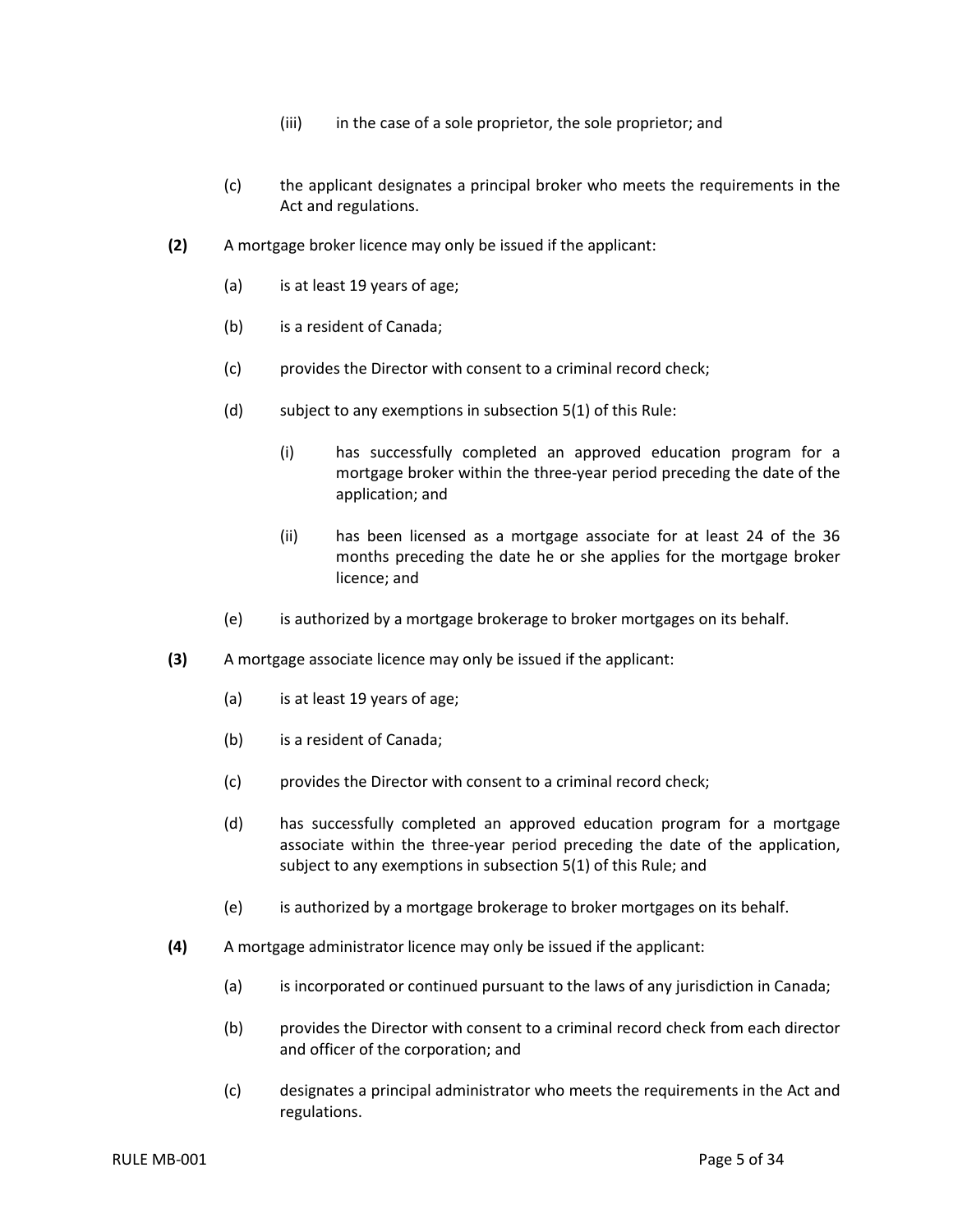**(5)** For the purposes of this Part, the requirements in paragraphs 4(2)(d) and 4(3)(d) do not apply if the applicant successfully completed an approved education program more than three years before the date of the application and has gained one year of relevant experience in the mortgage brokerage industry during the three-year period before the date of the individual's application.

## <span id="page-8-0"></span>**Exemption for applicants with an authorizing certificate from another Canadian regulatory authority**

- **5. (1)** An individual is exempt from the requirements set out in paragraph 4(2)(d) for a mortgage broker licence, or from the requirement set out in paragraph 4(3)(d) for a mortgage associate licence, if:
	- (a) the individual holds an authorizing certificate in good standing;
	- (b) the authorizing certificate authorizes the individual to practise an occupation that is equivalent to that of mortgage broker, or mortgage associate; and
	- **(2)** If an individual's authorizing certificate is subject to terms and conditions, the Director may:
		- (a) impose equivalent terms and conditions on the licence issued to the individual; or
		- (b) if the Director is not satisfied that he or she can impose an equivalent condition on the licence, refuse to issue a licence to the individual.

#### <span id="page-8-1"></span>**Continuing education requirements**

**6.** Every licensed mortgage broker and licensed mortgage associate must meet the applicable continuing education requirement approved by the Director.

## <span id="page-8-2"></span>**Working capital requirements**

- **7. (1)** The minimum working capital to be maintained:
	- (a) by a licensed mortgage brokerage that holds an endorsement is \$25,000, using the method of calculating working capital provided by the Director; and
	- (b) by a licensed mortgage administrator is \$25,000, using the method of calculating working capital provided by the Director.
	- **(2)** If, at any time, the working capital is less than the amount required in subsection (1), the licensed mortgage brokerage that holds an endorsement or licensed mortgage administrator must notify the Director of this change in circumstances immediately.

#### <span id="page-8-3"></span>**Errors and omissions insurance**

- **8. (1)** An applicant for a mortgage brokerage or mortgage administrator licence must have errors and omissions insurance that:
	- (a) includes extended coverage for loss from fraudulent acts;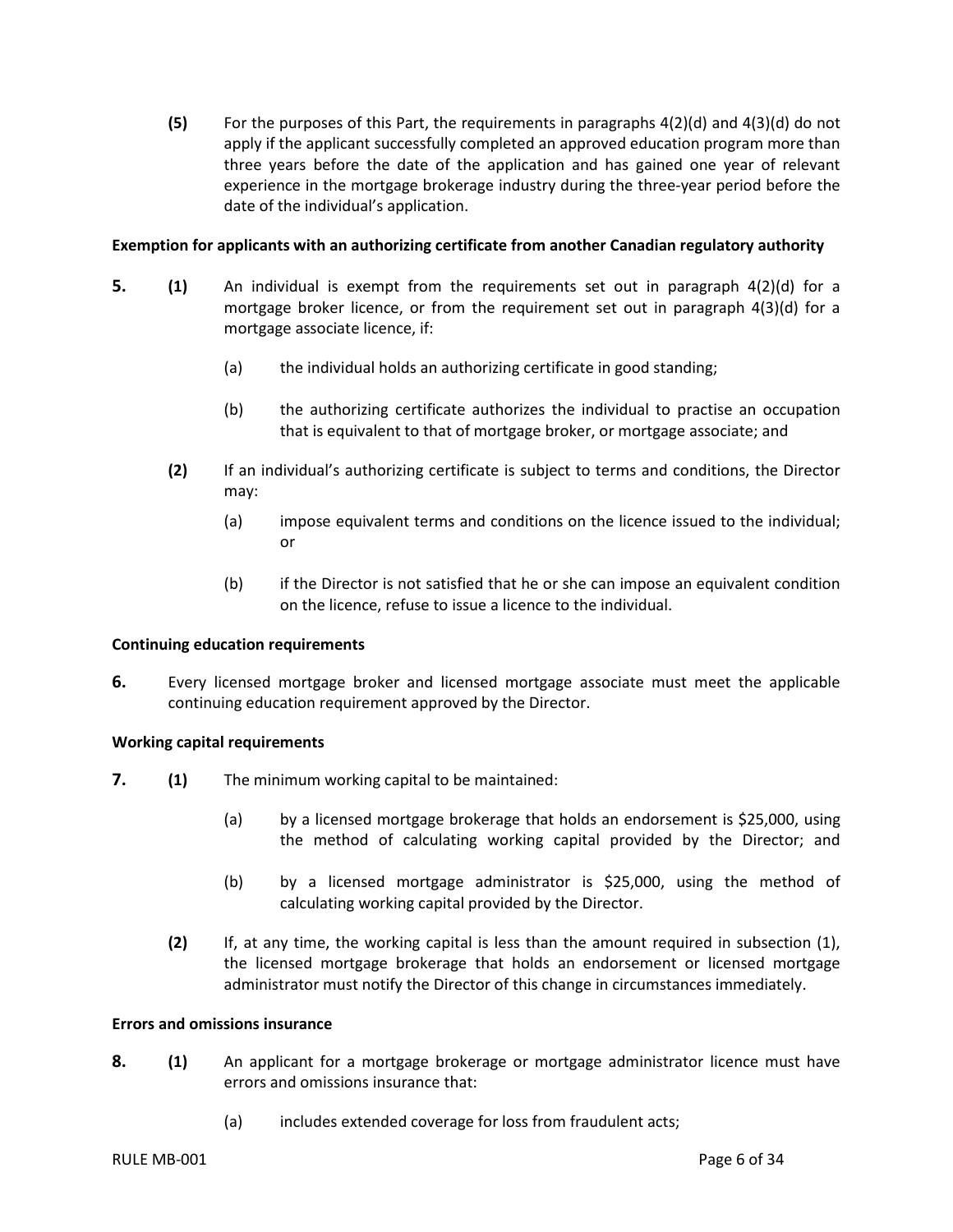- (b) is sufficient to pay a minimum of:
	- (i) if the insurance is in support of a mortgage brokerage licence:
		- (A) \$500,000 with respect to any one occurrence involving the mortgage brokerage or any mortgage broker or mortgage associate authorized to broker mortgages on its behalf; and
		- (B) \$1,000,000 with respect to all occurrences during a 365-day period involving the mortgage brokerage or any mortgage broker or mortgage associate authorized to broker mortgages on its behalf; and
	- (ii) if the insurance is in support of a mortgage administrator licence:
		- (A) \$500,000 with respect to any one occurrence involving the mortgage administrator; and
		- (B) \$1,000,000 with respect to all occurrences during a 365-day period involving the mortgage administrator;
- (c) maintains insurance coverage to cover acts or omissions occurring during the period the mortgage brokerage or mortgage administrator holds a licence in New Brunswick for a period of 6 years following the event of either:
	- (i) the merger, dissolution or cessation of the mortgage brokerage or mortgage administrator;
	- (ii) the cancellation or suspension of the mortgage brokerage or mortgage administrator licence in New Brunswick; and
- (d) includes a provision requiring the insurer to advise the Director if the policy is cancelled or not renewed or if coverage is below the minimum coverage required by the Act and this Rule.
- **(2)** Every mortgage brokerage and mortgage administrator must, at all times while it holds a licence, maintain errors and omissions insurance in the form and amount required pursuant to the Act and this Rule.
- **(3)** A licence holder required to maintain errors and omissions insurance must notify the Director immediately if the required errors and omissions insurance may not be in force or effective in accordance with its terms or may otherwise fail to meet the requirements of the Act.

## <span id="page-9-0"></span>**Cancelling a licence or endorsement**

**9.** For the purposes of subsection 18(5) of the Act, a licence or an endorsement suspended under section 18 of the Act that has not been reinstated may be cancelled after the second anniversary of the suspension.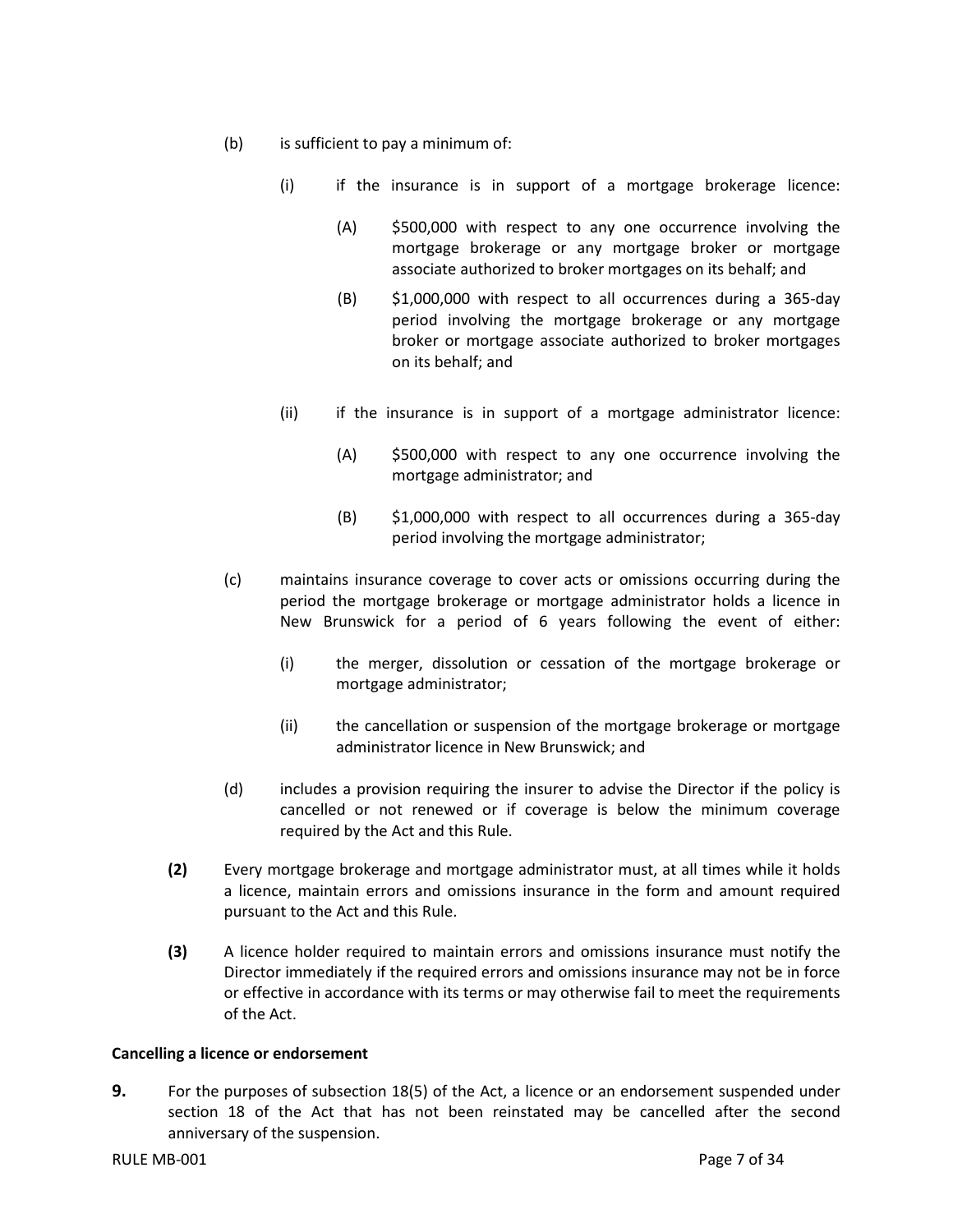## <span id="page-10-0"></span>**Change in circumstances**

- **10. (1)** For the purposes of subsection 22(2) of the Act, the following constitutes a change in circumstances requiring the licence holder to notify the Director within seven days after the change occurred:
	- (a) change in name of licence holder;
	- (b) any changes to the authority of the licence holder to engage in brokering mortgages or administering mortgages in another jurisdiction in Canada, including a suspension, cancellation, imposition of terms and conditions or other restrictions, or surrendering of a licence to an out-of-province regulatory authority;
	- (c) charges with a criminal offence under federal statutes, including but not limited to the *Criminal Code* of Canada, *Income Tax Act* (Canada), the *Competition Act*  (Canada), *Immigration and Refugee Protection Act* (Canada) and the *Controlled Drugs and Substances Act* (Canada) or any other offence against any law of any country, province or state, excluding:
		- (i) charges for summary conviction offences that have been stayed for six months or more;
		- (ii) charges for indictable offences that have been stayed for a year or more;
		- (iii) offences under the *Youth Criminal Justice Act* (Canada); and
		- (iv) speeding or parking violations;
	- (d) a civil action or administrative proceeding is brought against the licence holder alleging fraud, breach of trust, deceit or misrepresentation by the licence holder;
	- (e) circumstances indicating the financial security provided by a licence holder may not be in force or effective in accordance with its terms or may otherwise fail to meet the requirements of the Act.
	- **(2)** For the purposes of subsection 22(2) of the Act, the following constitutes a change in circumstances requiring the mortgage brokerage or mortgage administrator to notify the Director within seven days after the change occurred:
		- (a) a change of a business location in New Brunswick of the mortgage brokerage or mortgage administrator, including the opening of a new business location, the closing or the relocation of an existing business location;
		- (b) if the mortgage brokerage or mortgage administrator does not have a business location in New Brunswick, a relocation of the principal business location of the mortgage brokerage or mortgage administrator;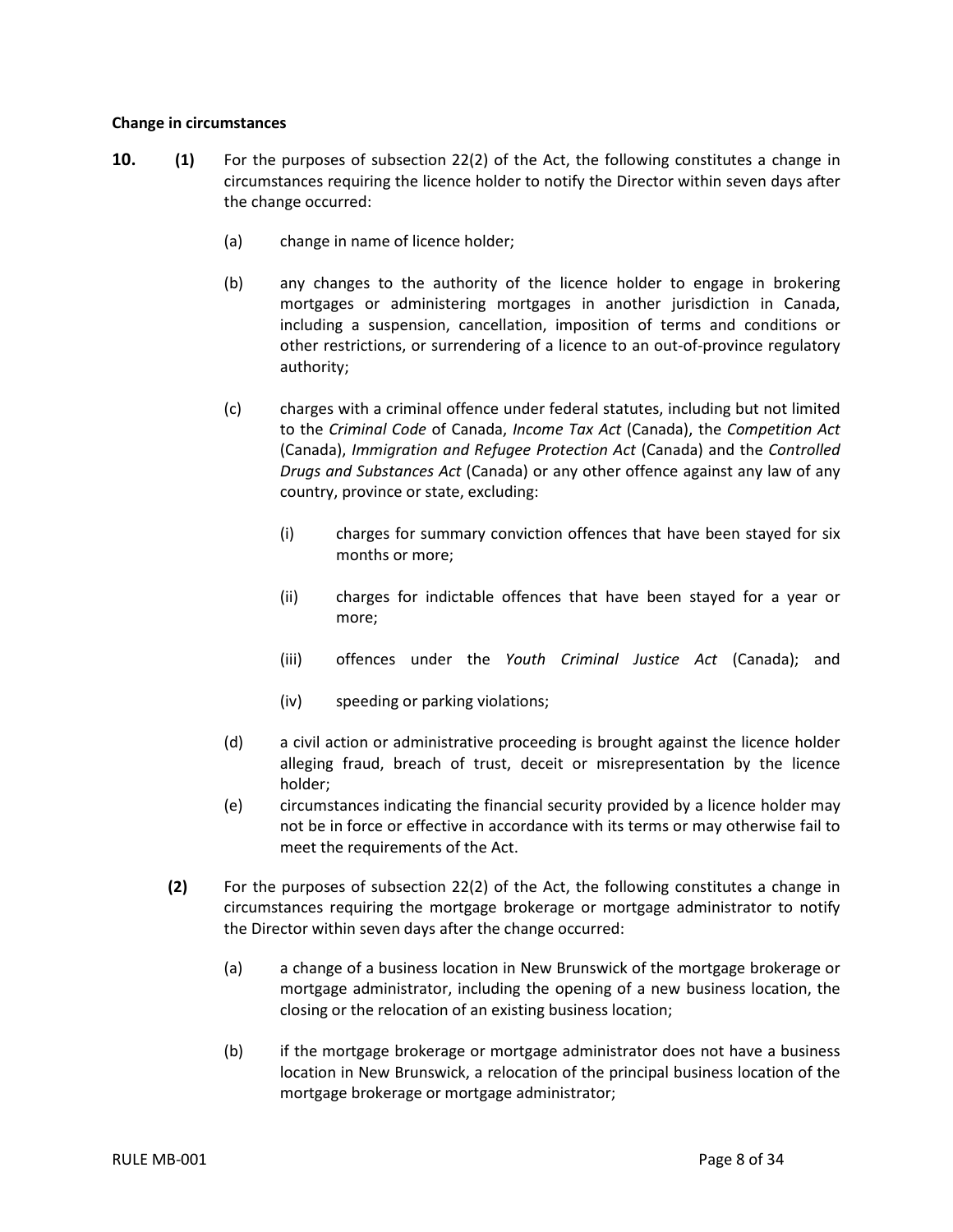- (c) in the case of a corporation, a change of one or more of its directors or officers;
- (d) cessation of business in New Brunswick as a mortgage brokerage or a mortgage administrator;
- (e) the commencement of bankruptcy, receivership or winding-up proceedings concerning the mortgage brokerage or mortgage administrator;
- (f) the transfer of records of the mortgage brokerage or mortgage administrator to a business location other than a location with respect to which the Director has been previously notified;
- (g) a change in the fiscal year of the mortgage brokerage or mortgage administrator.
- **(3)** For the purposes of subsection 22(2) of the Act, the following constitutes a change in circumstances requiring the mortgage brokerage to notify the Director within seven days after the change occurred:
	- (a) the person designated by the mortgage brokerage as its principal broker ceases to act in that capacity;
	- (b) a mortgage broker or a mortgage associate ceases to be authorized to broker mortgages on behalf of the mortgage brokerage;
	- (c) in the case of a mortgage brokerage that is a partnership, the addition or departure of one or more of the partners;
- **(4)** For the purposes of subsection 22(2) of the Act, a mortgage broker or a mortgage associate must notify the Director if he or she ceases to be authorized to broker mortgages on behalf of the mortgage brokerage named in his or her licence.
- **(5)** For the purposes of subsection 22(2) of the Act, an applicant for a licence or an endorsement must notify the Director if any information provided in an application has changed prior to the issuance of a licence.

#### **PART 3 BROKERING MORTGAGES**

## <span id="page-11-1"></span><span id="page-11-0"></span>**Principal broker**

- **11.** A principal broker must be an individual and have the following status in relation to the mortgage brokerage:
	- (a) if the mortgage brokerage is a corporation, he or she is a director or officer of the corporation;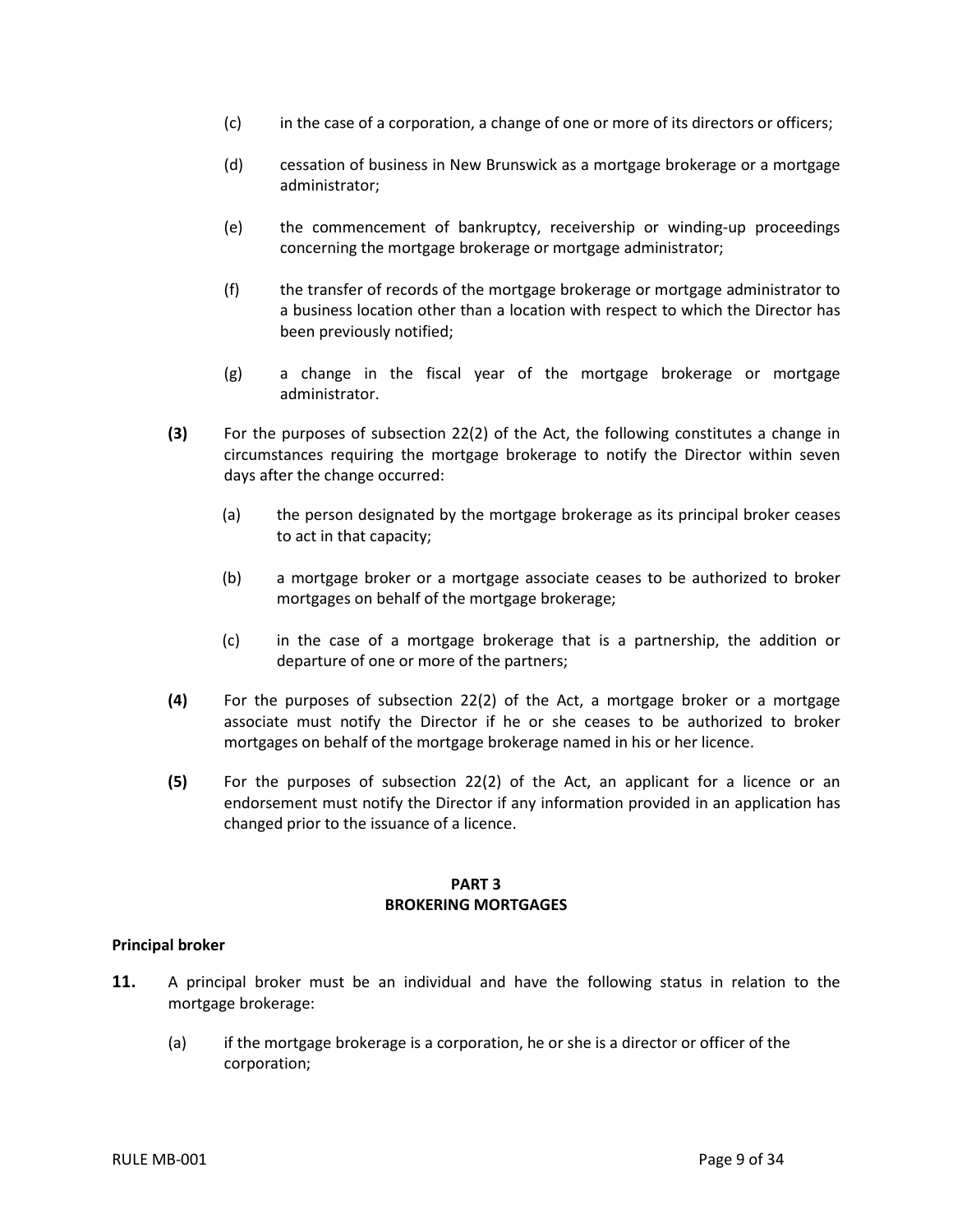- (b) if the mortgage brokerage is a partnership other than a limited partnership, he or she is a partner;
- (c) if the mortgage brokerage is a limited partnership, he or she is the general partner or a director or officer of a corporation that is the general partner;
- (d) if the mortgage brokerage is a sole proprietorship, he or she is the sole proprietor.

## <span id="page-12-0"></span>**Additional duties of a principal broker**

- **12.** A principal broker must:
	- (a) take reasonable steps to ensure that the mortgage brokerage, and each mortgage broker and mortgage associate authorized to broker mortgages on its behalf, complies with every requirement in the Act and regulations;
	- (b) review the policies and procedures of the mortgage brokerage to determine whether they are reasonably designed to ensure:
		- (i) that the mortgage brokerage, and each mortgage broker and mortgage associate authorized to broker mortgages on its behalf, complies with every requirement in the Act and regulations; and
		- (ii) that each mortgage broker and mortgage associate authorized to broker mortgages on behalf of the mortgage brokerage is adequately supervised;
	- (c) recommend in writing to the mortgage brokerage that it make any changes to its policies and procedures that he or she believes are necessary to ensure that the requirements mentioned in subparagraphs (b)(i) and (ii) are met, and retain a copy of that written recommendation; and
	- (d) review every trust account reconciliation record prepared pursuant to section 47 of this Rule and certify that it is accurate by signing and dating it.

## <span id="page-12-1"></span>**Duty of mortgage brokerage to verify identity of borrower, lender and private investor**

- **13. (1)** A mortgage brokerage must verify the identity of each borrower, lender or private investor to whom it intends to present a mortgage or renewal for consideration.
	- **(2)** A mortgage brokerage must verify the identity of each lender or private investor to whom it intends to present an investment in a mortgage for consideration.

#### <span id="page-12-2"></span>**Duty regarding unlawful transactions**

<span id="page-12-3"></span>**14.** A mortgage brokerage must not act as a representative of a borrower, lender or private investor in respect of a mortgage if the mortgage brokerage has reason to believe that the mortgage, its renewal or the investment in it is unlawful.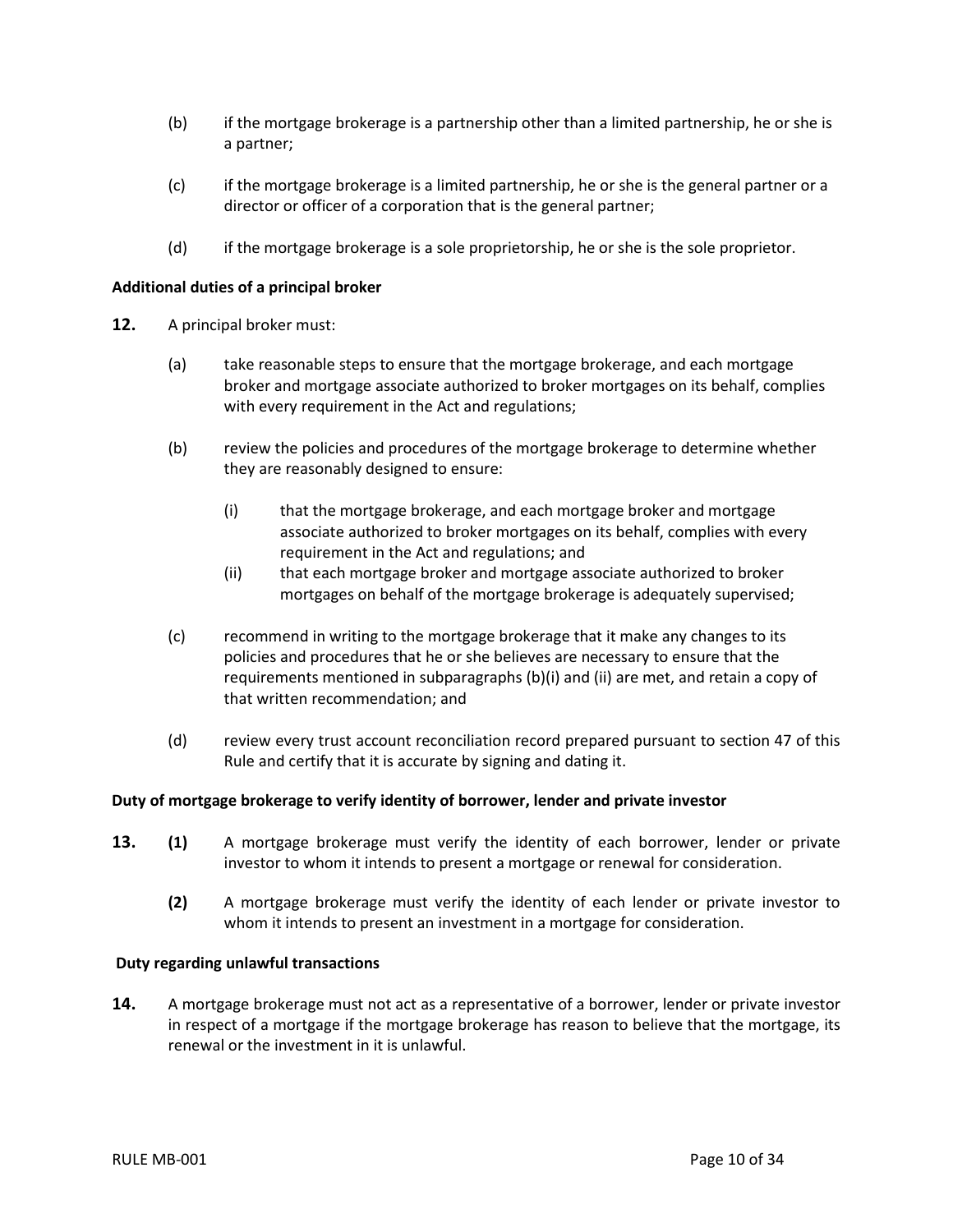## **Duty regarding borrower's legal authority**

**15.** If a mortgage brokerage has reason to doubt a borrower's legal authority to mortgage a property, the mortgage brokerage must advise each prospective lender or private investor in respect of that mortgage transaction at the earliest opportunity.

## <span id="page-13-0"></span>**Duty regarding accuracy of mortgage application**

- **16. (1)** If a mortgage brokerage has reason to doubt the accuracy of information contained in a borrower's mortgage application or in a document submitted in support of an application, the mortgage brokerage must so advise each prospective lender or private investor of that mortgage transaction at the earliest opportunity.
	- **(2)** The duty to advise each lender or private investor regarding the accuracy of the information contained in the mortgage application continues after the borrower enters into the mortgage agreement or signs the mortgage instrument or a mortgage renewal agreement with the lender or private investor.

## <span id="page-13-1"></span>**Suitability obligation**

- **17. (1)** For the purposes of section 28 of the Act, a mortgage brokerage must take reasonable steps to ensure that any mortgage or investment in a mortgage that it presents for the consideration of a borrower or private investor is suitable having regard to the needs and circumstances of the borrower or private investor.
	- **(2)** A mortgage brokerage must identity, from a selection of proposed mortgage options available to the borrower, the mortgage that is most suitable for the borrower, based on consideration of all of the following features of the proposed mortgage:
		- (a) whether the mortgage is conventional or high ratio;
		- (b) the interest rate;
		- (c) whether the interest rate is fixed or variable;
		- (d) if the interest rate is variable, a description of how the formula for calculating a variable rate mortgage may change during the term of the mortgage;
		- (e) the term of the mortgage;
		- (f) whether the mortgage is closed, partially open or fully open;
		- (g) the amortization period;
		- (h) the fees, remuneration or penalties payable by the borrower in connection with any existing mortgage or the proposed mortgage;
		- (i) the fees, remuneration or penalties payable by the borrower in connection with the services offered by the mortgage brokerage;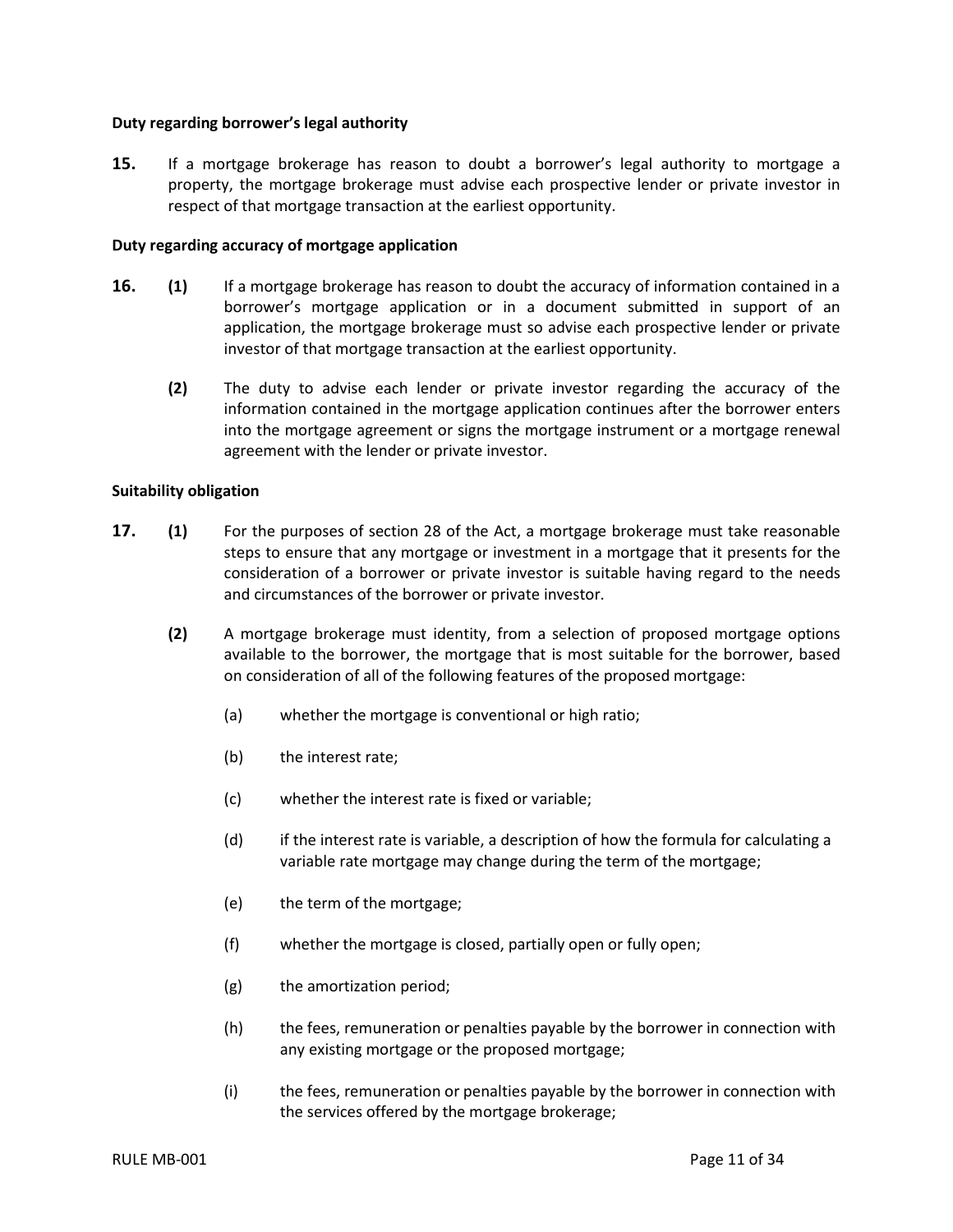- (j) in the case of a reverse mortgage, an estimate of the accumulated interest for the term of the loan;
- (k) any other options or distinguishing features of the available mortgage.
- **(3)** The mortgage brokerage must provide the borrower with a written assessment of the suitability of a proposed mortgage option and must obtain the borrower's written acknowledgement that the mortgage brokerage made the disclosure required under this section.

## <span id="page-14-0"></span>**Disclosure to the borrower**

- **18. (1)** For the purposes of section 28 of the Act, every mortgage brokerage must provide a borrower with the following information in writing:
	- (a) whether the mortgage brokerage is directly or indirectly owned, in whole or in part, by a mortgage lender or private investor and, if it is, the name of that mortgage lender or private investor;
	- (b) the total number of lenders and private investors to which the mortgage brokerage is capable of submitting a mortgage application at the time the information is provided to the borrower;
	- (c) the names of the lenders and private investors mentioned in paragraph (b);
	- (d) the steps that the mortgage brokerage took to confirm the identity of the lender and private investor and whether the mortgage brokerage was able to obtain that confirmation;
	- (e) whether the mortgage brokerage or any related person has, or may have, an interest in a mortgage or related mortgage transaction and, if so, the nature of that interest; and
	- (f) the fees, remuneration or penalties payable by the borrower in connection with the services offered by the mortgage brokerage for the proposed mortgage.
	- **(2)** The mortgage brokerage must obtain the borrower's written acknowledgement that the mortgage brokerage made the disclosure required by this section.

#### <span id="page-14-1"></span>**Remuneration the mortgage brokerage will receive from others**

- **19. (1)** A mortgage brokerage must give the following information, in writing, to a borrower in connection with a mortgage or mortgage renewal that it presents for the borrower's consideration:
	- (a) whether the mortgage brokerage has received, may receive or will receive a fee or other remuneration, directly or indirectly, from a person in connection with the negotiation or arrangement of the mortgage or mortgage renewal;
	- (b) if a fee or other remuneration is or may be payable to the mortgage brokerage, the identity of the other person, the basis for calculating the amount of the fee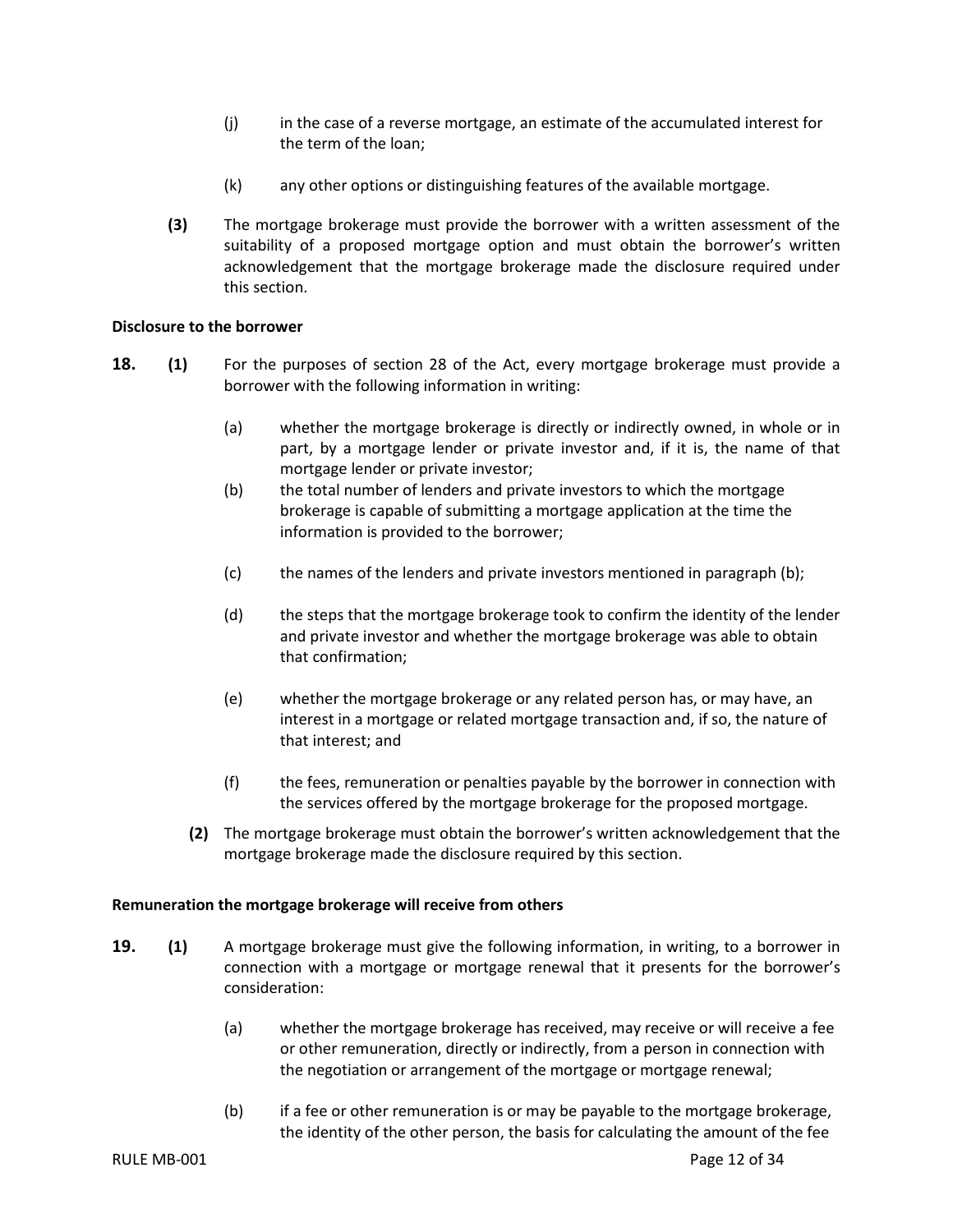or other remuneration and, in case of a benefit other than money, the nature of the benefit;

- (c) whether a mortgage broker or mortgage associate who is authorized to act on the mortgage brokerage's behalf has received, may receive or will receive payment of an incentive from another person in connection with the negotiation or arrangement of the mortgage or mortgage renewal;
- (d) if an incentive is or may be payable to a mortgage broker or mortgage associate, the nature of the incentive and the identity of the other person.
- **(2)** The mortgage brokerage must obtain the borrower's written acknowledgement that the mortgage brokerage made the disclosure required by this section.

## <span id="page-15-0"></span>**Remuneration payable by the mortgage brokerage to others**

- **20. (1)** A mortgage brokerage must give the following information, in writing, to a borrower in connection with a mortgage or mortgage renewal that it presents for the borrower's consideration:
	- (a) Whether the mortgage brokerage has paid, may pay or will pay a fee or other remuneration, directly or indirectly, to another person in connection with the negotiation or arrangement of the mortgage or renewal;
	- (b) If a fee or other remuneration is or may be payable, the identity of the other person, the basis for calculating the amount of the fee or other remuneration and, in case of a benefit other than money, the nature of the benefit.
	- **(2)** The mortgage brokerage must obtain the borrower's written acknowledgement that the mortgage brokerage made the disclosure required by this section.

#### <span id="page-15-1"></span>**Deadline for disclosures to borrowers**

- **21. (1)** Every disclosure of information to a borrower that is required by this Rule must be made no later than two business days before the borrower enters into a mortgage agreement.
	- **(2)** A borrower may waive the deadline for delivery of the disclosure if the requirements in section 18 of the *General Regulation – Cost of Credit Disclosure* are met.

#### <span id="page-15-2"></span>**Disclosure to private investors**

- **22. (1)** For the purposes of section 29 of the Act, every mortgage brokerage must provide each private investor with an investor disclosure document containing the following information:
	- (a) a written statement indicating the steps that the mortgage brokerage took to confirm the identity of the borrower and whether or not the mortgage brokerage was able to obtain that confirmation;
	- (b) a written statement indicating the material risks of the investment in a mortgage that the mortgage brokerage presents for the consideration of a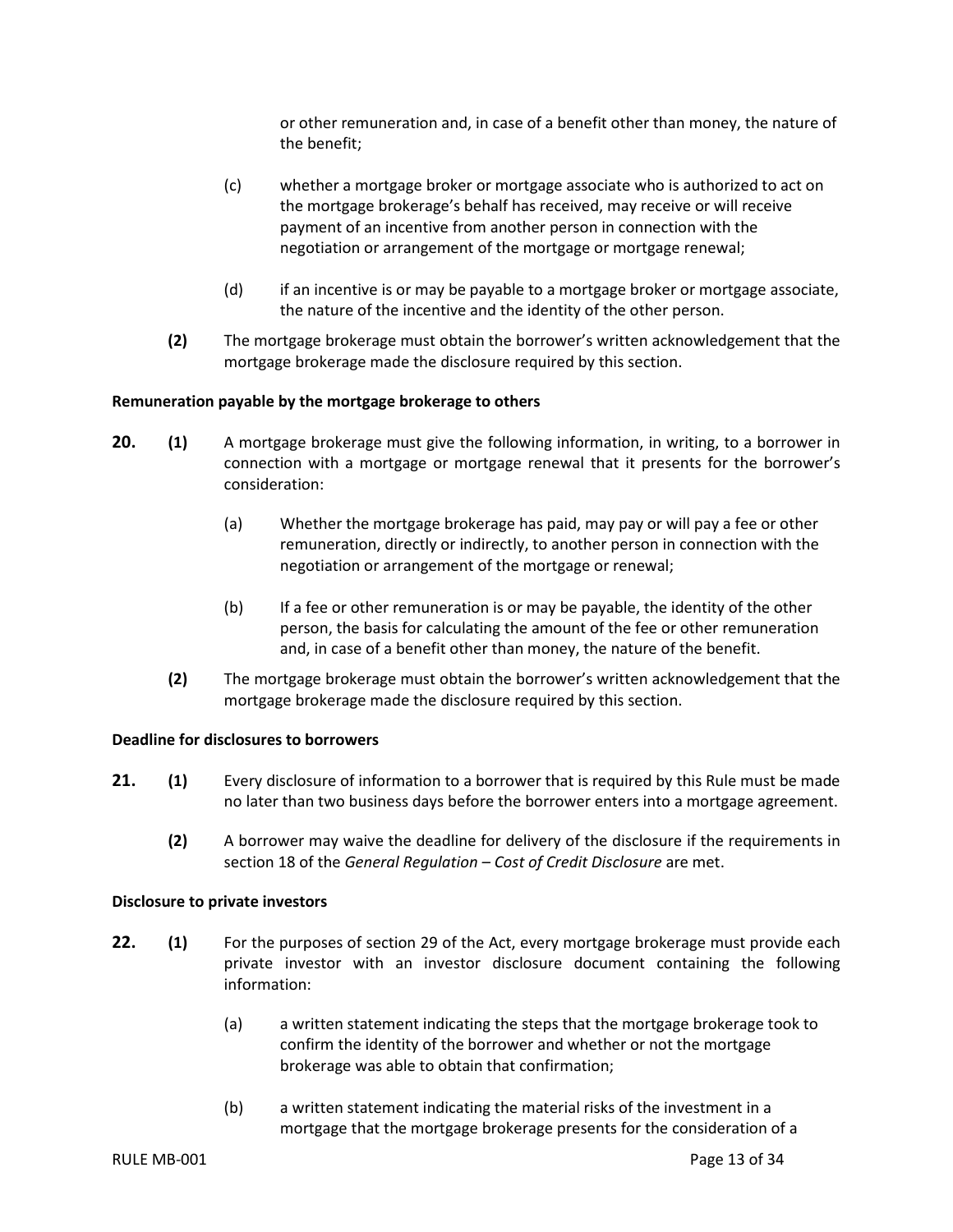private investor;

- (c) a written statement indicating whether the mortgage brokerage or any related person has or may have an interest in the mortgage transaction and, if so, the nature of that interest;
- (d) if an appraisal of the property has been done in the preceding 12 months and is available to the mortgage brokerage, a copy of the appraisal;
- (e) if an appraisal of the property is not available as described in paragraph (d), documentary evidence of the value of the property, other than an agreement of purchase and sale;
- (f) if an agreement of purchase and sale with respect to the property has been entered into in the preceding 12 months and is available to the mortgage brokerage, a copy of the agreement of purchase and sale;
- (g) documentary evidence of the borrower's ability to meet the mortgage payments;
- (h) a copy of the application for the mortgage and of any document submitted in support of the application;
- (i) documentary evidence of any down payment made by the borrower for the purchase of the property;
- (j) a copy of any agreement that the private investor may be asked to enter into with the mortgage brokerage;
- (k) if the investment is in an existing mortgage, a copy of the mortgage instrument.
- **(2)** A mortgage brokerage must obtain the private investor's written acknowledgement that the mortgage brokerage has disclosed the information and documents required by this section.

## <span id="page-16-0"></span>**Disclosure form for private investors in mortgage renewals**

- **23. (1)** Every mortgage brokerage acting on behalf of a private investor with respect to a renewal of an investment in a mortgage must provide the private investor with an investor renewal disclosure document containing the following information:
	- (a) a written statement indicating the material risks of the investment in a mortgage that the mortgage brokerage presents for the consideration of a private investor;
	- (b) a written statement indicating whether the mortgage brokerage or any related person has or may have an interest in the mortgage transaction and, if so, the nature of that interest;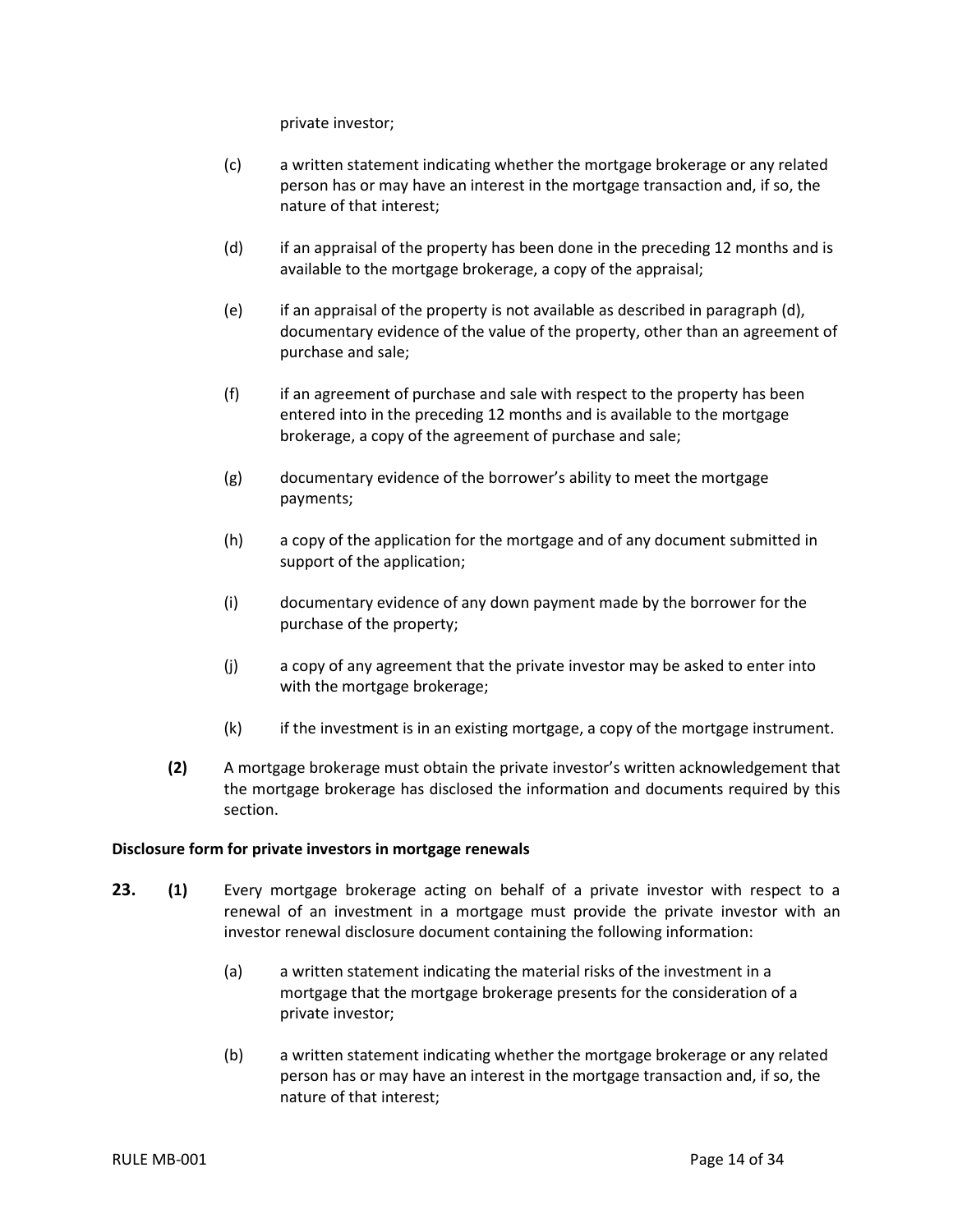- (c) if an appraisal of the property has been done in the preceding 12 months and is available to the mortgage brokerage, a copy of the appraisal;
- (d) if an appraisal of the property is not available as described in paragraph (c), documentary evidence of the value of the property, other than an agreement of purchase and sale;
- (e) if an agreement of purchase and sale with respect to the property has been entered into in the preceding 12 months and is available to the mortgage brokerage, a copy of the agreement of purchase and sale;
- (f) a copy of the application for the mortgage renewal and of any document submitted in support of the application;
- (g) a copy of any agreement that the private investor may be asked to enter into with the mortgage brokerage;
- <span id="page-17-0"></span>(h) a certificate of insurance or other documentary evidence confirming the insurance coverage with respect to the property.
- **(2)** A mortgage brokerage must obtain the private investor's written acknowledgement that the mortgage brokerage has disclosed the information and documents required by this section.

#### **Deadline for disclosures to private investors**

- **24. (1)** Unless the context requires otherwise, every disclosure of information to a private investor that is required by this Rule must be made at the earliest opportunity and, in any case, no later than two business days before the earliest of the following events:
	- (a) the mortgage brokerage receives money from the private investor;
	- (b) the mortgage brokerage enters into an agreement to receive money from the private investor;
	- (c) the private investor enters into an agreement to invest in a mortgage;
	- (d) the money is advanced to the borrower under the mortgage; or
	- (e) the closing date for the mortgage transaction.
	- **(2)** If the private investor consents in writing to receiving the disclosure after the deadline described in subsection (1), the disclosure may instead be made no later than one business day before the earliest of the events described in that subsection.

#### <span id="page-17-1"></span>**Duties of the mortgage brokerage in reverse mortgages**

**25. (1)** A mortgage brokerage must not arrange or enter into a reverse mortgage with a borrower unless the mortgage brokerage receives from the borrower a statement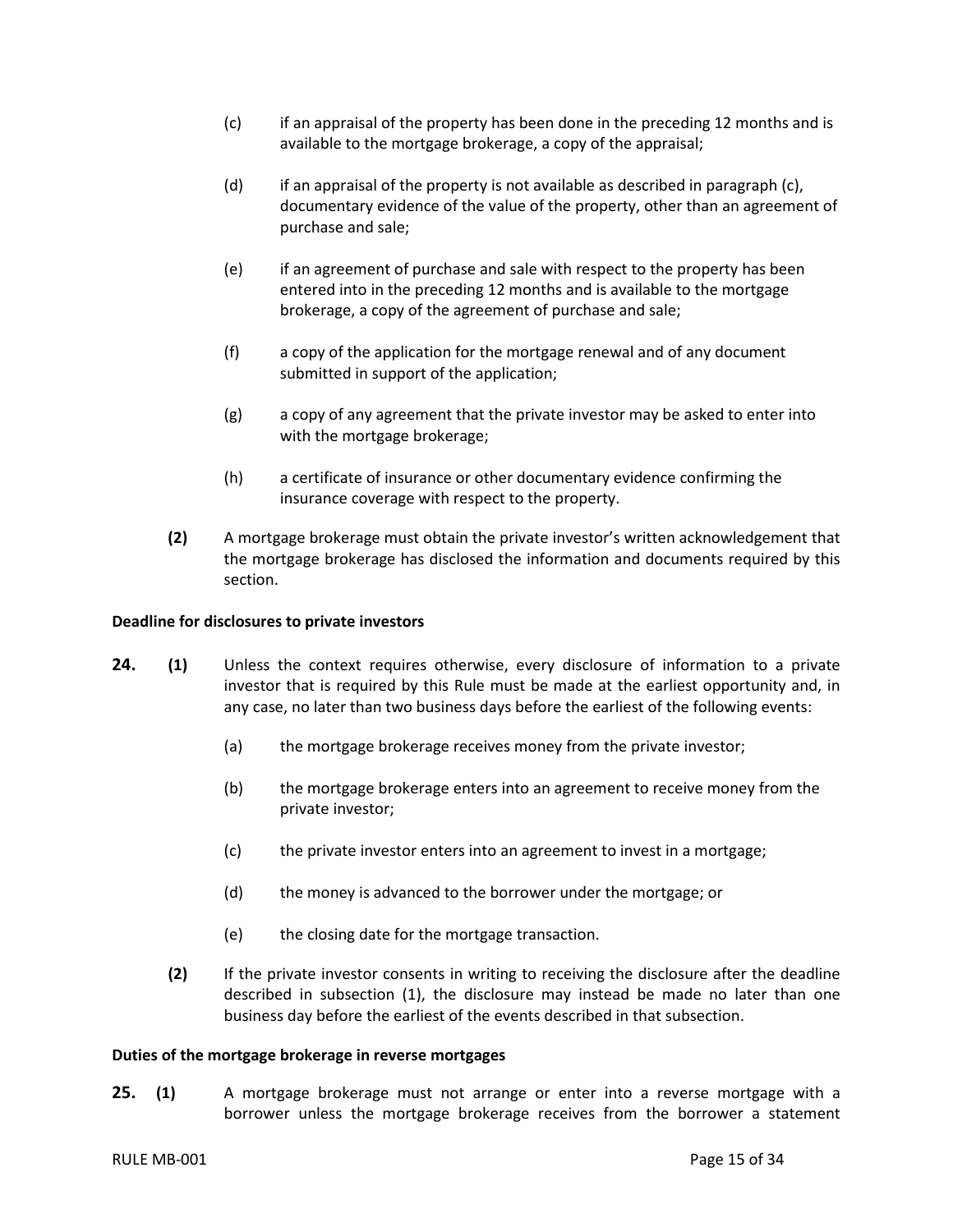signed by a lawyer confirming that the lawyer has given the borrower independent legal advice about the proposed reverse mortgage.

- **(2)** For the purposes of this section, a mortgage is a reverse mortgage if both of the following conditions are satisfied:
	- (a) The money that is advanced under the mortgage does not have to be repaid until the occurrence of one or more of the following events:
		- (i) the borrower's death or, if there is more than one borrower, the death of the last surviving borrower;
		- (ii) the acquisition by the borrower or the last surviving borrower of another dwelling to use as his or her principal residence;
		- (iii) the sale of the mortgaged property;
		- (iv) the borrower's or last surviving borrower's vacating the mortgaged property to live elsewhere with no reasonable prospect of returning;
		- (v) an event of default under the conditions of the mortgage;
	- (b) One or more of the following conditions applies while the borrower or last surviving borrower continues to occupy the mortgaged property as his or her principal residence and otherwise complies with the terms of the mortgage:
		- (i) no instalment repayments of the principal and no payment of interest on the principal are due or capable of becoming due;
		- (ii) although interest payments may become due, no repayment of all or part of the principal is due or capable of becoming due;
		- (iii) although interest payments and repayment of part of the principal may become due, repayment of all of the principal is not due or capable of becoming due.

## <span id="page-18-0"></span>**Advance fees**

- <span id="page-18-1"></span>**26. (1)** Except as provided in subsection (2), a mortgage brokerage must not charge, collect or attempt to collect a fee or other remuneration from a borrower in relation to a mortgage obtained by and individual for primarily personal, family or household purposes until:
	- (a) an investor has provided a written confirmation to fund a mortgage to the borrower;
	- (b) a mortgage agreement has been entered into; and
	- (c) the mortgage contemplated in the mortgage agreement has been funded and secured by a mortgage as set out in the written confirmation.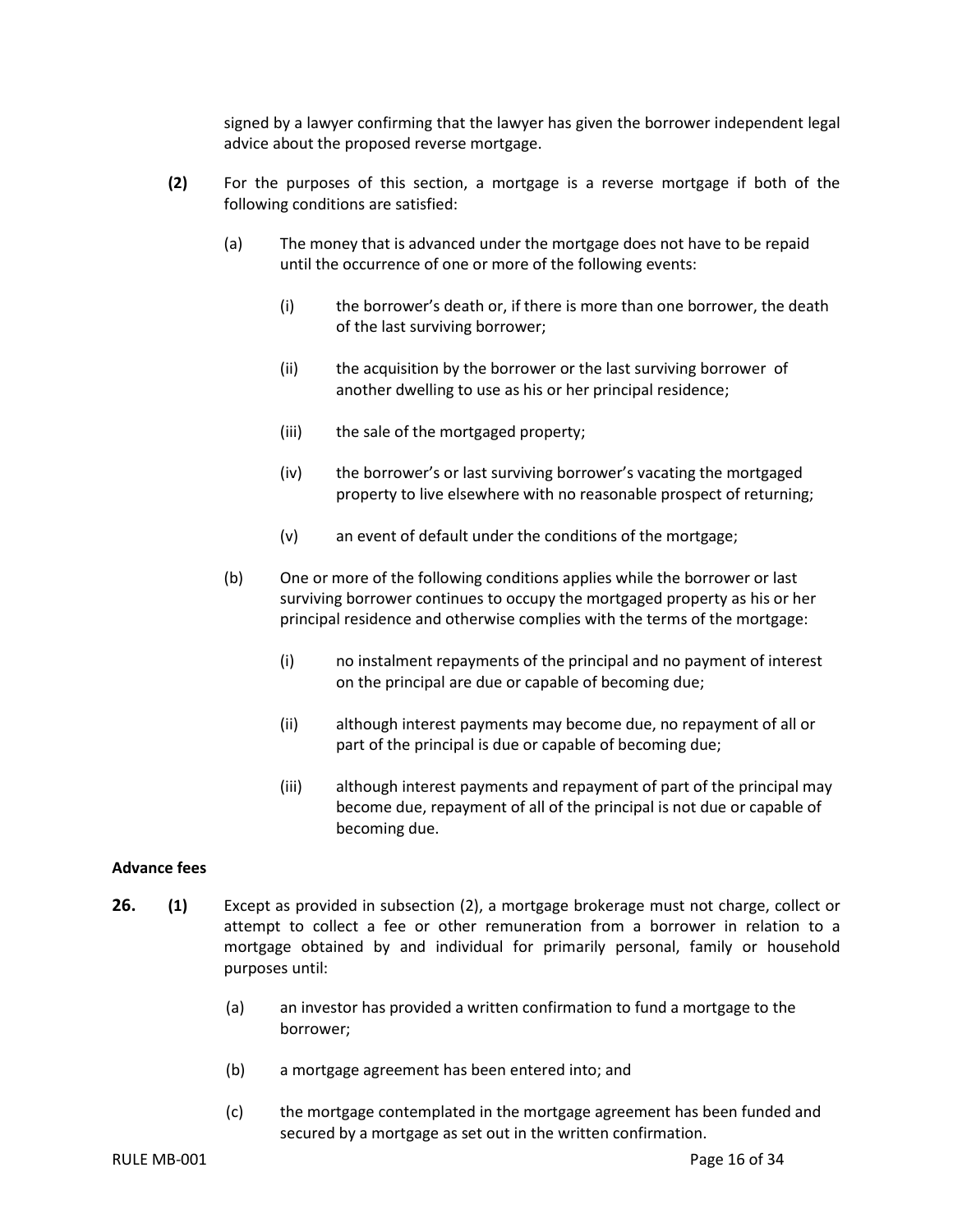**(2)** This section does not apply with respect to actual fees disbursed by a mortgage brokerage to third parties for credit reports, registration fees, courier services or appraisal services if there is an existing written agreement between the mortgage brokerage and the borrower that provides for the borrower to reimburse the mortgage brokerage the costs.

## **Duty to establish policies and procedures**

- **27. (1)** A mortgage brokerage must establish and implement policies and procedures that are reasonably designed to ensure that the mortgage brokerage and every mortgage broker and mortgage associate who is authorized to act on its behalf complies with the requirements established under the Act.
	- **(2)** A mortgage brokerage must establish and implement policies and procedures providing for the adequate supervision of every mortgage broker and mortgage associate who is authorized to act on its behalf, and specifically with respect of the following matters:
		- (a) the verification of the identity of borrowers, lenders and private investors in the circumstances required by this Rule;
		- (b) the determination of the suitability of a mortgage or investment in a mortgage for a borrower or private investor;
		- (c) the identification of the material risks of an investment in a mortgage for a private investor and their disclosure to the private investor as required by this Rule;
		- (d) the identification of potential conflicts of interest;
		- (e) the provision of incentives to its mortgage brokers and mortgage associates by other persons and entities, if the mortgage brokerage permits any of its mortgage brokers or mortgage associates to receive such incentives.

#### <span id="page-19-0"></span>**Duty to establish complaints process**

- **28. (1)** A mortgage brokerage must establish a process for resolving complaints from the public about the mortgage business activities of the mortgage brokerage or of any mortgage broker or mortgage associate acting on its behalf.
	- **(2)** As part of the process for resolving complaints, the mortgage brokerage must:
		- (a) designate one or more individuals to receive and attempt to resolve complaints from the public;
		- (b) ensure that each designated individual is an employee of the mortgage brokerage or someone who is otherwise authorized to act on its behalf;
		- (c) document all complaints received from the public;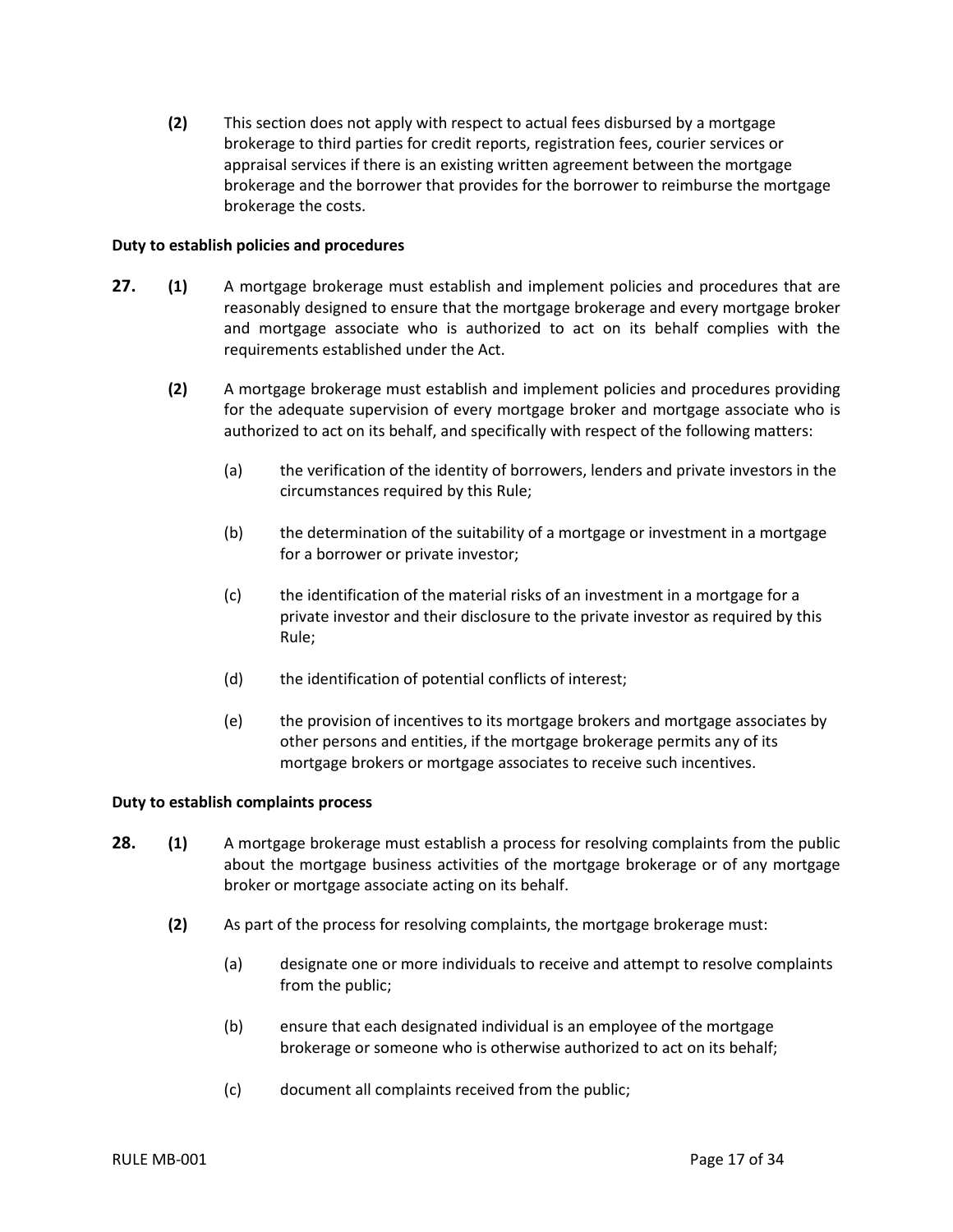- (d) respond to all complaints received from the public about any mortgage brokerage activities conducted by the mortgage brokerage; and
- (e) respond to a complaint in a manner that a reasonable complainant would consider fair and effective.

## <span id="page-20-0"></span>**Duty of mortgage brokerage in authorization of mortgage brokers and mortgage associates**

- **29. (1)** A mortgage brokerage must not authorize an individual to act on its behalf unless the mortgage brokerage takes reasonable steps to satisfy itself that the individual is eligible to be licensed as a mortgage broker or mortgage associate.
	- **(2)** A mortgage brokerage must not authorize an individual to act on its behalf if the mortgage brokerage knows, or reasonably ought to know, that the individual is a mortgage broker or mortgage associate who is authorized to deal or trade in mortgages on behalf of another mortgage brokerage.
	- **(3)** A mortgage brokerage must immediately notify the Director if the mortgage brokerage believes that there may be reasonable grounds upon which the Director could determine that:
		- (a) a mortgage broker or mortgage associate is not suitable to be licensed pursuant to the Act; or
		- (b) the continued licensing of a mortgage broker or mortgage associate pursuant to the Act would be objectionable.

#### <span id="page-20-1"></span>**Duty of mortgage brokers and mortgage associates acting on behalf of a mortgage brokerage**

**30.** A mortgage broker or mortgage associate must not do or omit to do anything that might reasonably be expected to result in the mortgage brokerage on whose behalf he or she is authorized to act to contravene or fail to comply with a requirement established under the Act.

#### <span id="page-20-2"></span>**Use of a professional corporation by mortgage brokers and mortgage associates**

**31. (1)** In this this section,

"family member" means a spouse, child, parent, grandparent, brother, sister, uncle, aunt, niece or nephew;

"family trust" means a trust, of which all of the beneficiaries and a majority of the trustees are Family Members.

- **(2)** A mortgage broker or mortgage associate must not receive, directly or indirectly, any fee or other remuneration in respect to his or her activities referred to in subsection 1(3) or (4) of the Act from a person other than the mortgage brokerage on whose behalf he or she is authorized to act.
- **(3)** A mortgage broker or mortgage associate who is a shareholder or employee of a professional corporation that is exempted by paragraph 3(d) from the requirement to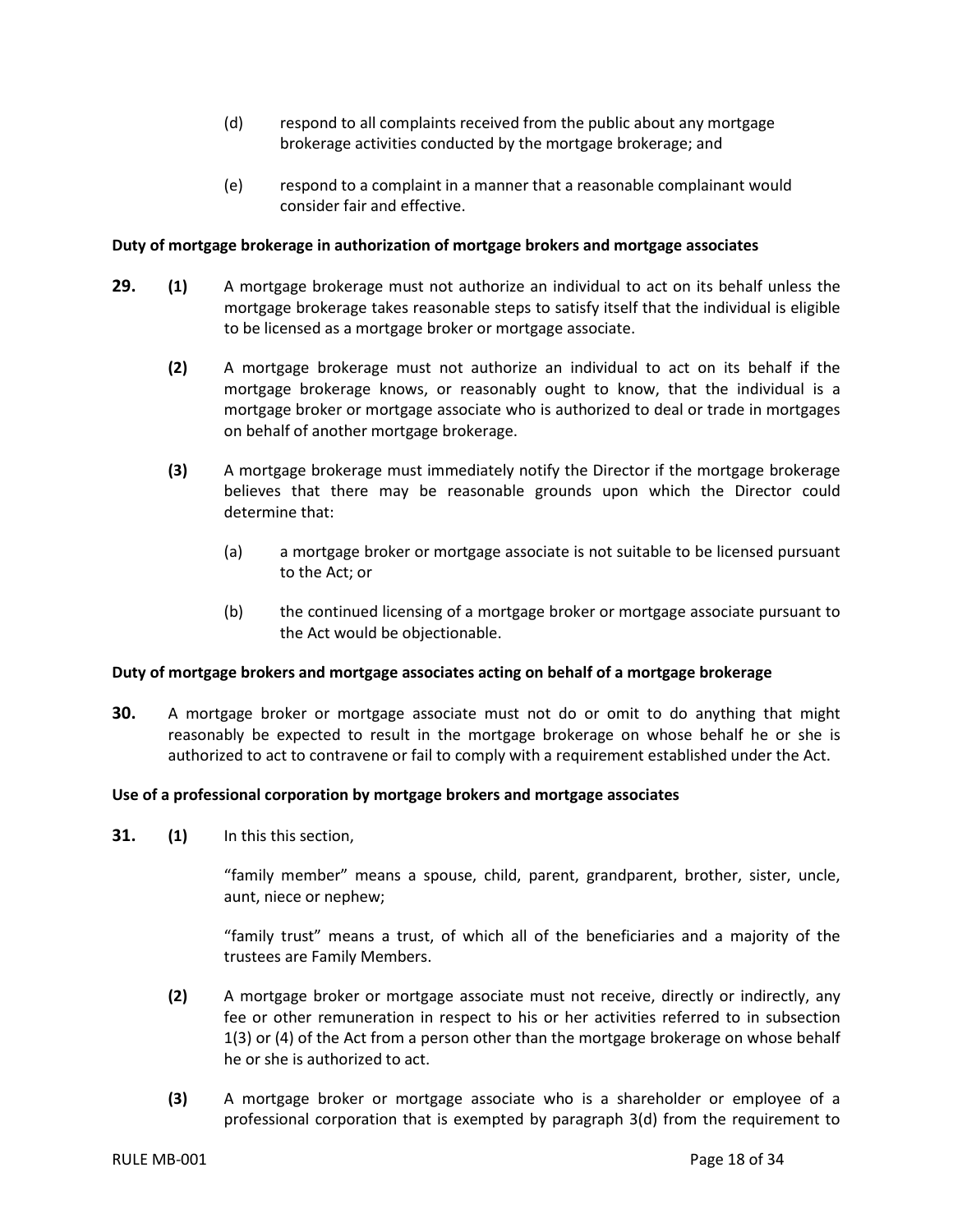have a mortgage brokerage licence is permitted to receive fees or other remuneration for conducting activities referred to in subsection 1(3) or (4) of the Act from the professional corporation if the following circumstances exist:

- (a) The professional corporation is incorporated under the laws of Canada or a jurisdiction in Canada;
- (b) All of the professional corporation's directors, officers and shareholders are:
	- (i) licensed individuals authorized to act for the same mortgage brokerage;
	- (ii) a family member of a licensed individual authorized to act for the same mortgage brokerage; or
	- (iii) a family trust related to a licensed individual authorized to act for the same mortgage brokerage.
- (c) The professional corporation and the mortgage broker or mortgage associate have a written contract under which the mortgage brokerage is liable for the acts or omissions of the professional corporation and each licensed individual who is a director, officer, or shareholder of the professional corporation if these acts or omissions are related to or arise from the licensed activities of the mortgage broker or mortgage associate.
- (d) Upon request of the Director, the professional corporation makes any and all of its books and records available for inspection.
- (e) The mortgage brokerage on whose behalf the mortgage broker or mortgage associate is authorized to act pays the applicable fees and other remuneration for the mortgage broker or mortgage associate to the professional corporation instead of to the mortgage broker or mortgage associate.

## **PART 4 MORTGAGE ADMINISTRATORS**

## <span id="page-21-1"></span><span id="page-21-0"></span>**Principal administrator**

**32.** A principal administrator must be an individual who is a director or officer of the corporation.

## <span id="page-21-2"></span>**Additional duties of a principal administrator**

- **33.** A principal administrator must:
	- (a) review the policies and procedures of the mortgage administrator to determine whether they are reasonably designed to ensure that the mortgage administrator, and those acting on its behalf, comply with the requirements in the Act and regulations;
	- (b) recommend in writing to the mortgage administrator that it make any changes to its policies and procedures that he or she believes are necessary to ensure that the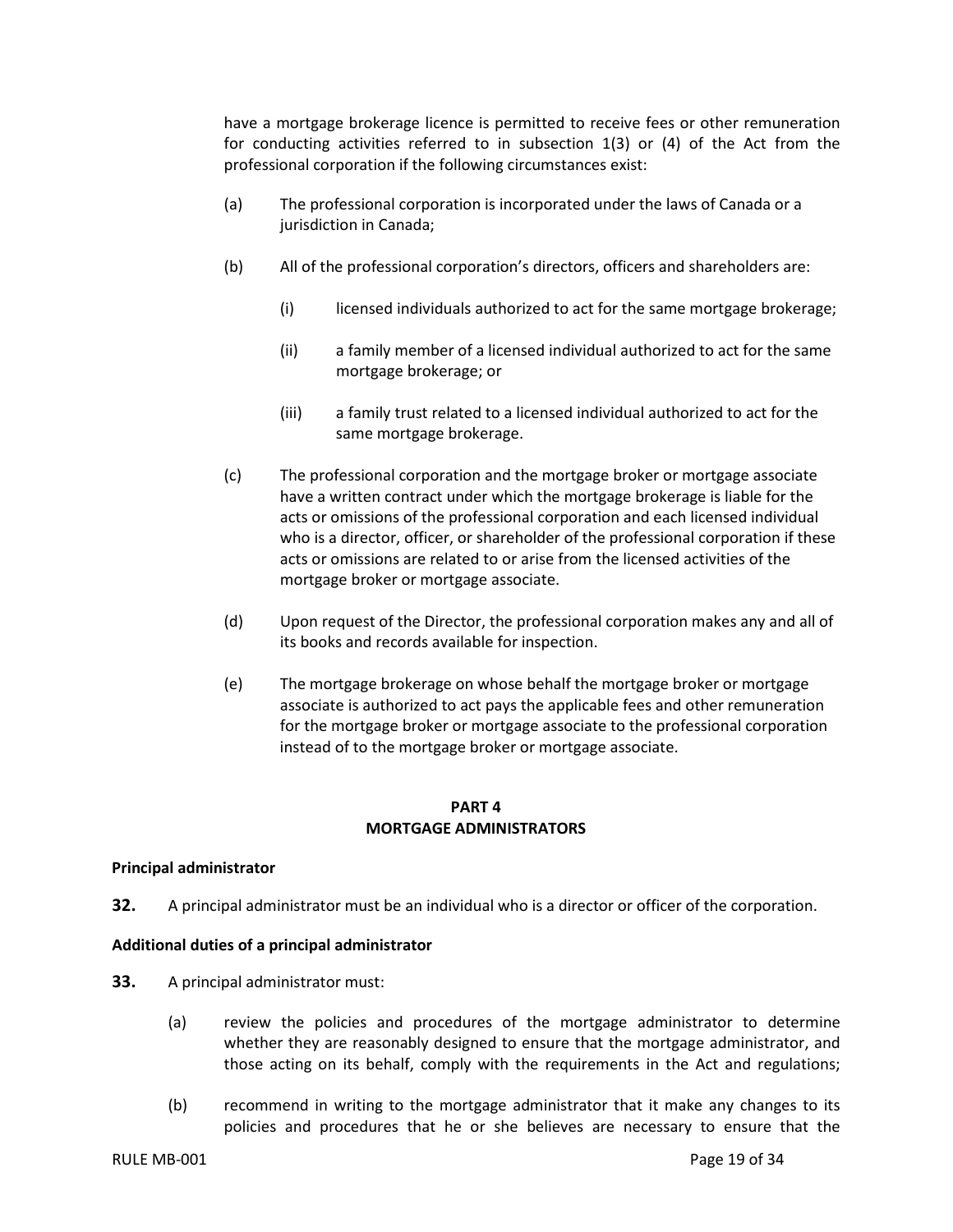requirements mentioned in subsection (a) are met, and retain a copy of that written recommendation; and

(c) review every trust account reconciliation record prepared pursuant to section 48 and certify that it is accurate.

#### <span id="page-22-0"></span>**Duty to verify customer's identity**

**34.** A mortgage administrator must verify the identity of a lender or private investor before entering into an agreement with that lender or private investor to administer the mortgage.

#### <span id="page-22-1"></span>**Duty regarding unlawful transactions**

**35.** A mortgage administrator must not administer a mortgage for a lender or private investor if the mortgage administrator has reason to believe that the mortgage, its renewal or the investment in it is unlawful.

#### <span id="page-22-2"></span>**Disclosure to the private investor**

- **36. (1)** Every mortgage administrator must provide a private investor with the following information in writing:
	- (a) whether the mortgage administrator or any related person has or may have an interest in the proposed mortgage administration transaction; and,
	- (b) if the mortgage administrator or any related person has such an interest, the nature of that interest.
	- **(2)** The mortgage administrator must obtain the borrower's written acknowledgement that the mortgage administrator made the disclosure required by this section.

#### <span id="page-22-3"></span>**Remuneration the mortgage administrator will receive from others**

- <span id="page-22-4"></span>**37. (1)** A mortgage administrator must give the following information, in writing, to a private investor in connection with the administration of a mortgage:
	- (a) whether the mortgage administrator has received, may receive or will receive a fee or other remuneration, directly or indirectly, from another person in connection with the administration of the mortgage;
	- (b) if a fee or other remuneration is or may be payable to the mortgage administrator, the identity of the other person, the basis for calculating the amount of the fee or other remuneration and, in case of a benefit other than money, the nature of the benefit.
	- **(2)** The mortgage administrator must obtain the written acknowledgement of the private investor that the mortgage administrator made the disclosure required by this section.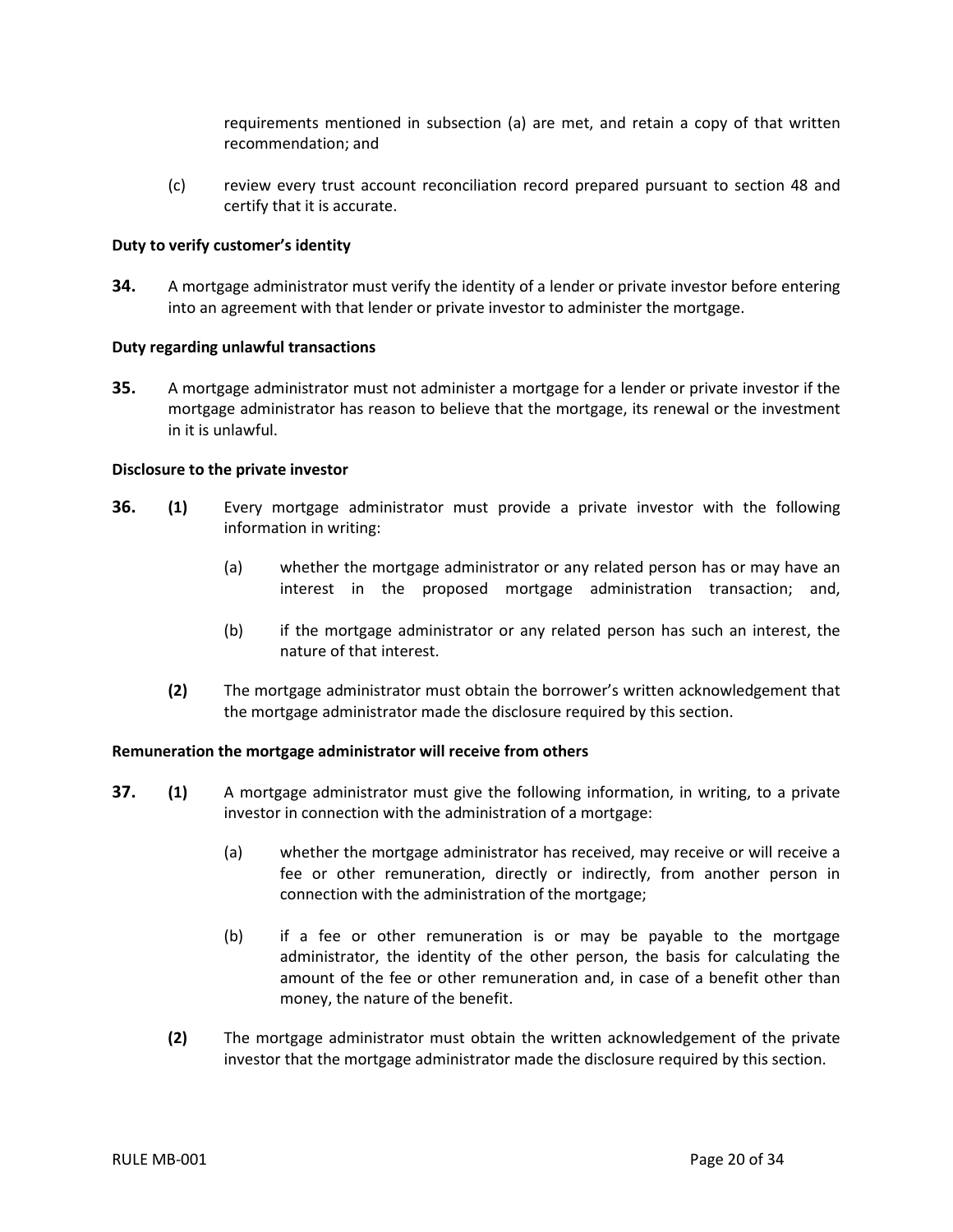#### **Remuneration payable by the mortgage administrator to others**

- **38. (1)** A mortgage administrator must give the following information, in writing, to a private investor in connection with the administration of a mortgage:
	- (a) whether the mortgage administrator has paid, may pay or will pay a fee or other remuneration, directly or indirectly, to another person in connection with the administration of the mortgage;
	- (b) if a fee or other remuneration is or may be payable, the identity of the other person, the basis for calculating the amount of the fee or other remuneration and, in case of a benefit other than money, the nature of the benefit.
	- **(2)** The mortgage administrator must obtain the written acknowledgement of the private investor that the mortgage administrator made the disclosure required by this section.

## <span id="page-23-0"></span>**Duty to have an administration agreement**

- **39. (1)** For the purposes of section 32 of the Act, the agreement entered into between a mortgage administrator and a private investor must include terms and conditions that require the mortgage administrator to do all of the following:
	- (a) to promptly remit to the private investor all payments due and owing to the private investor under the mortgage that is the subject of the agreement;
	- (b) to immediately notify the private investor on becoming aware of any of the following changes with respect to the property that is the subject of the agreement:
		- (i) any subsequent encumbrance on the property;
		- (ii) any change in the use of the property;
		- (iii) any change in the amount or nature of insurance coverage on the property;
		- (iv) any other significant change in circumstances affecting the property;
	- (c) to provide to the private investor an annual statement of payments made by the borrower that indicates:
		- (i) the total amount of payments received from the borrower during the statement period;
		- (ii) the amount of the payments applied to principal and to interest;
		- (iii) the outstanding principal balance of the mortgage at the end of the statement period; and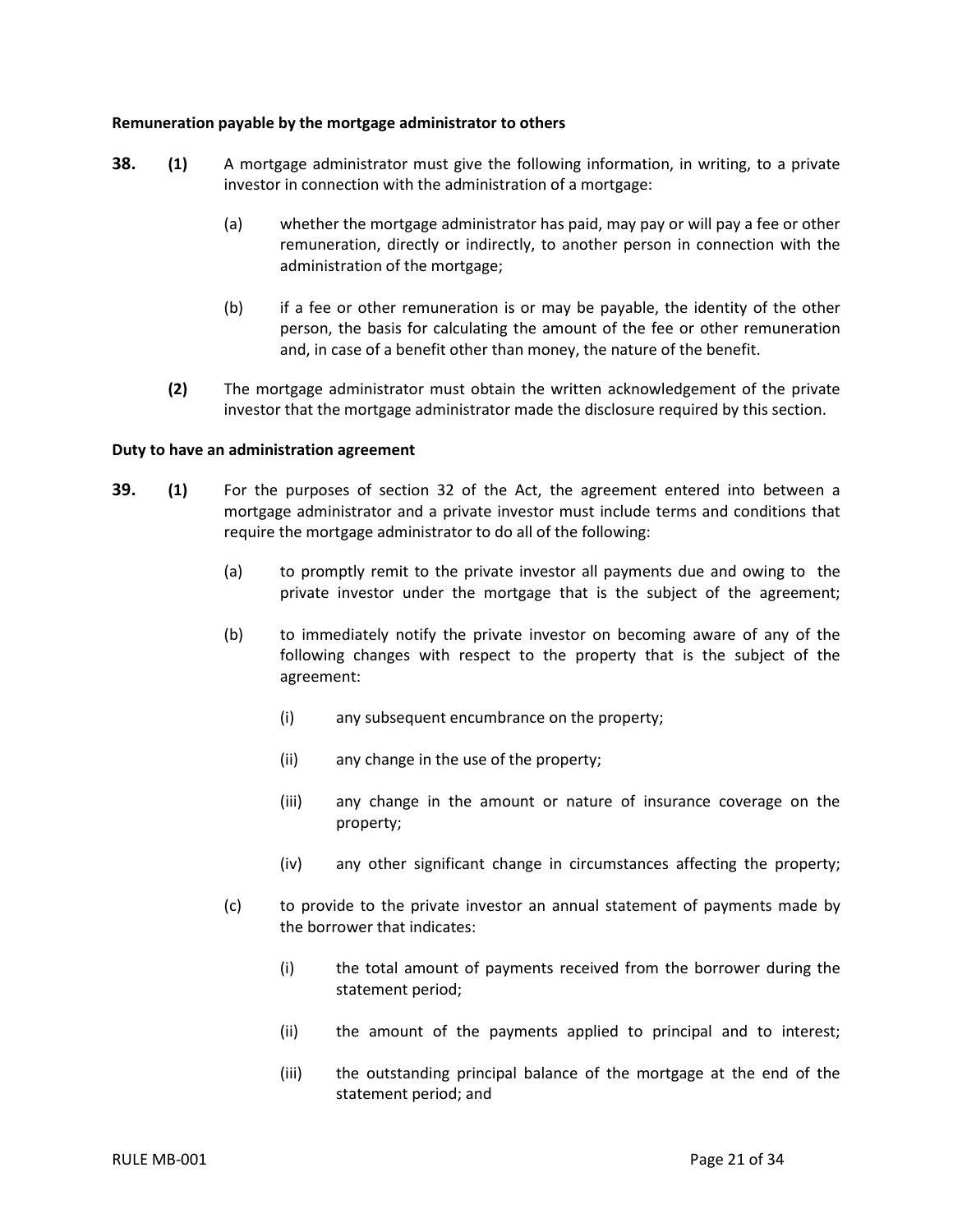- (iv) the total amount of fees or other remuneration received by the mortgage administrator for administering the mortgage during the statement period;
- (d) to immediately notify the private investor on becoming aware of any default under the mortgage.
- **(2)** For the purposes of section 32 of the Act, the agreement entered into between a mortgage administrator and a private investor must contain:
	- (a) the name under which the mortgage is or will be registered in the land titles office or registered under the laws of another jurisdiction in Canada;
	- (b) a list of all fees or other remuneration that the mortgage administrator is to receive for the administration of the mortgage, including the method of calculation and payment;
	- (c) any other expenses or costs related to the mortgage that will be charged to the private investor;
	- (d) the extent of the responsibilities of the mortgage administrator and the private investor for decisions respecting:
		- (i) the collection of money under the mortgage;
		- (ii) the prepayment of principal under the mortgage;
		- (iii) discharges and partial discharges of the mortgage; and
		- (iv) the commencement or continuation of enforcement proceedings under the mortgage;
	- (e) the responsibility of the mortgage administrator to inform himself or herself as to the changes with respect to the property, within the meaning of paragraph  $(1)(b)$ ;
	- (f) the disposition to be made of all payments made under the mortgage by the borrower, including any penalties and bonuses;
	- (g) any conditions and restrictions with respect to the right of the private investor to terminate the agreement or assign his or her interest in the agreement; and
	- (h) if the mortgage is held in trust, the details of the trust.

#### <span id="page-24-0"></span>**Deadline for mortgage administrator's disclosures to private investors**

**40. (1)** Unless the context requires otherwise, every disclosure of information to a private investor that is required by this Rule must be made at the earliest opportunity and, in any case, no later than two business days before the mortgage administrator and the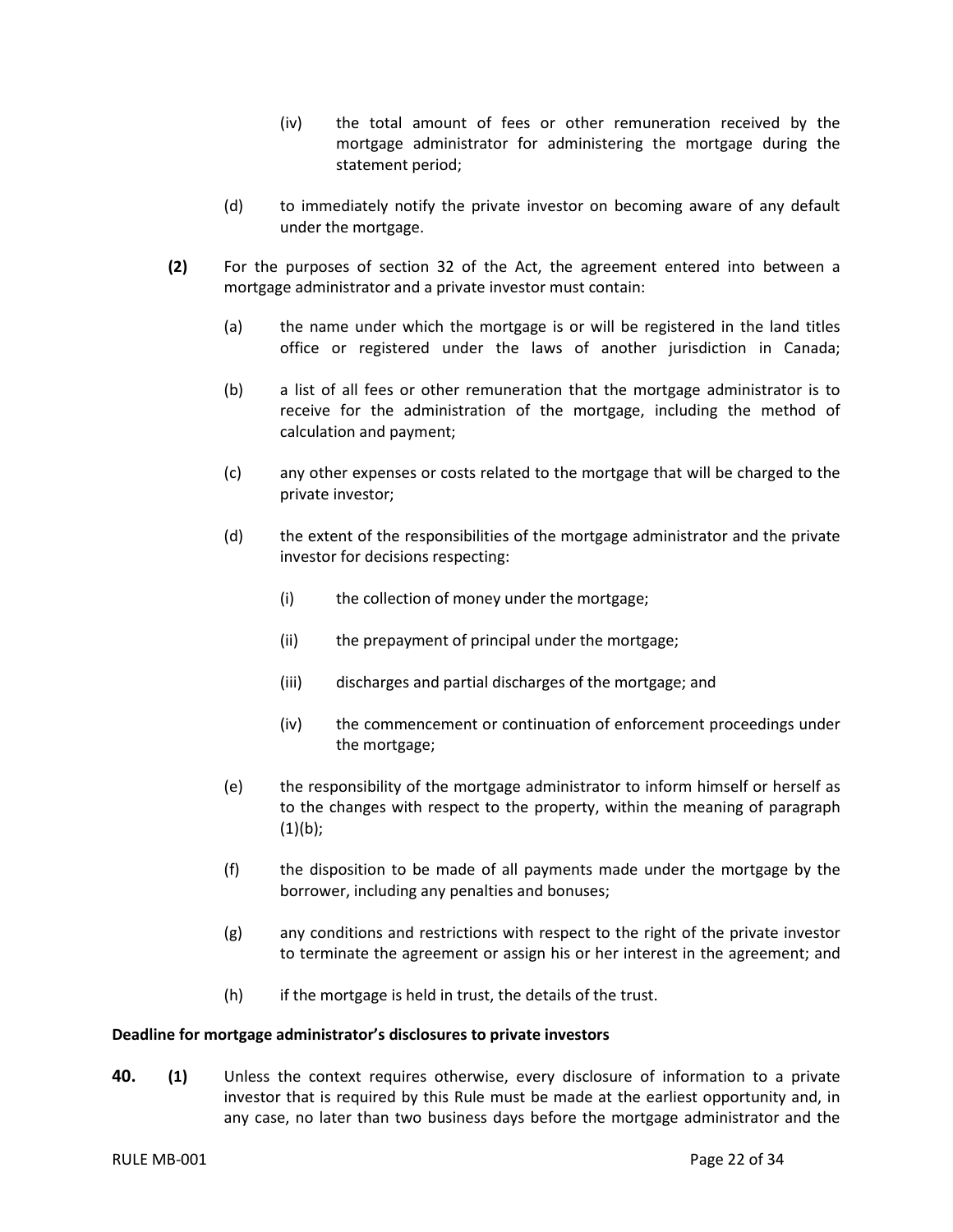private investor enter into a mortgage administration agreement for the applicable mortgage.

- **(2)** If the private investor consents in writing to receiving the disclosure after the deadline described in subsection (1), the disclosure may instead be made no later than one business day before the mortgage administrator and the private investor enter into a mortgage administration agreement for the applicable mortgage.
- **41.** A mortgage administrator must not charge or accept from a private investor a fee or other remuneration for mortgage administering services until:
	- (a) a private investor has provided a written confirmation to fund a mortgage to the borrower;
	- (b) a mortgage agreement has been entered into; and
	- (c) the mortgage to the borrower has been funded and secured by a mortgage as set out in the written confirmation.

#### <span id="page-25-0"></span>**Duty to establish policies and procedures**

- **42. (1)** A mortgage administrator must establish and implement policies and procedures that are reasonably designed to ensure that the mortgage administrator and every person acting on its behalf complies with the requirements established under the Act and regulations.
	- **(2)** A mortgage administrator must establish and implement policies and procedures providing for the adequate supervision of every person acting on its behalf, and specifically with respect of the following matters:
		- (a) The verification of the identity of lenders and private investors in the circumstances required by this Rule;
		- (b) The identification of potential conflicts of interest that the mortgage administrator or any employee engaged in administering a particular mortgage may have in connection with the mortgage, and their disclosure to the lender or private investor as required by this Rule.

#### <span id="page-25-1"></span>**Duty to establish complaints process**

- **43. (1)** A mortgage administrator must establish a process for resolving complaints from the public about the mortgage business activities of the mortgage administrator or of any person acting on its behalf.
	- **(2)** As part of the process for resolving complaints, the mortgage administrator must:
		- (a) designate one or more individuals to receive and attempt to resolve complaints from the public;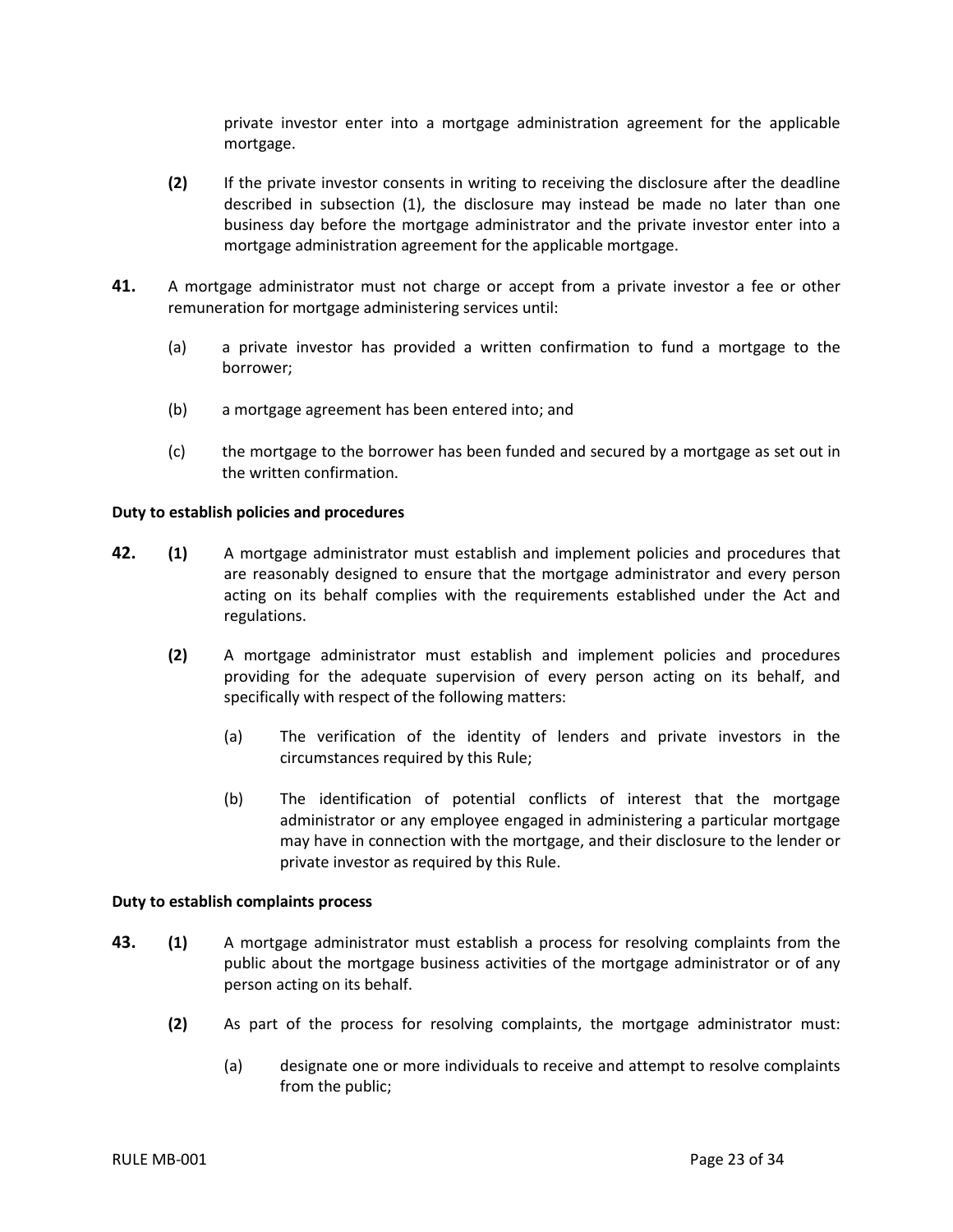- (b) ensure that each designated individual is an employee of the mortgage administrator or someone who is otherwise authorized to act on its behalf;
- (c) document all complaints received from the public;
- (d) respond to all complaints received from the public about any mortgage administration activities conducted by the mortgage brokerage;
- (e) respond to a complaint in a manner that a reasonable complainant would consider fair and effective.

## **PART 5 RECORD-KEEPING**

#### <span id="page-26-1"></span><span id="page-26-0"></span>**Record keeping - General**

- **44. (1)** Every mortgage brokerage and mortgage administrator must keep a complete and accurate record of the following documents:
	- (a) financial records of the licence holder's activities in New Brunswick as required by the Act or regulations;
	- (b) all the information to be disclosed and documentation to be provided to and obtained from borrowers or prospective borrowers, or any other person pursuant to the Act or regulations;
	- (c) all the information to be disclosed and documentation to be provided to and obtained from private investors or prospective private investors or any other person pursuant to this Act or regulations;
	- (d) all written agreements that the mortgage brokerage or mortgage administrator has entered into with a borrower or private investor;
	- (e) all documents, correspondence and any other written information that the mortgage brokerage or mortgage administrator provided to or received from another person with respect to a mortgage transaction;
	- (f) any other records required by the Act or the regulations.
	- **(2)** Every mortgage brokerage and mortgage administrator must keep records showing, with respect to each mortgage that it brokers or administers:
		- (a) the date and nature of the transaction;
		- (b) a description of the real property that is sufficient to identify it;
		- (c) the names of all of the parties to the mortgage;
		- (d) the repayment terms;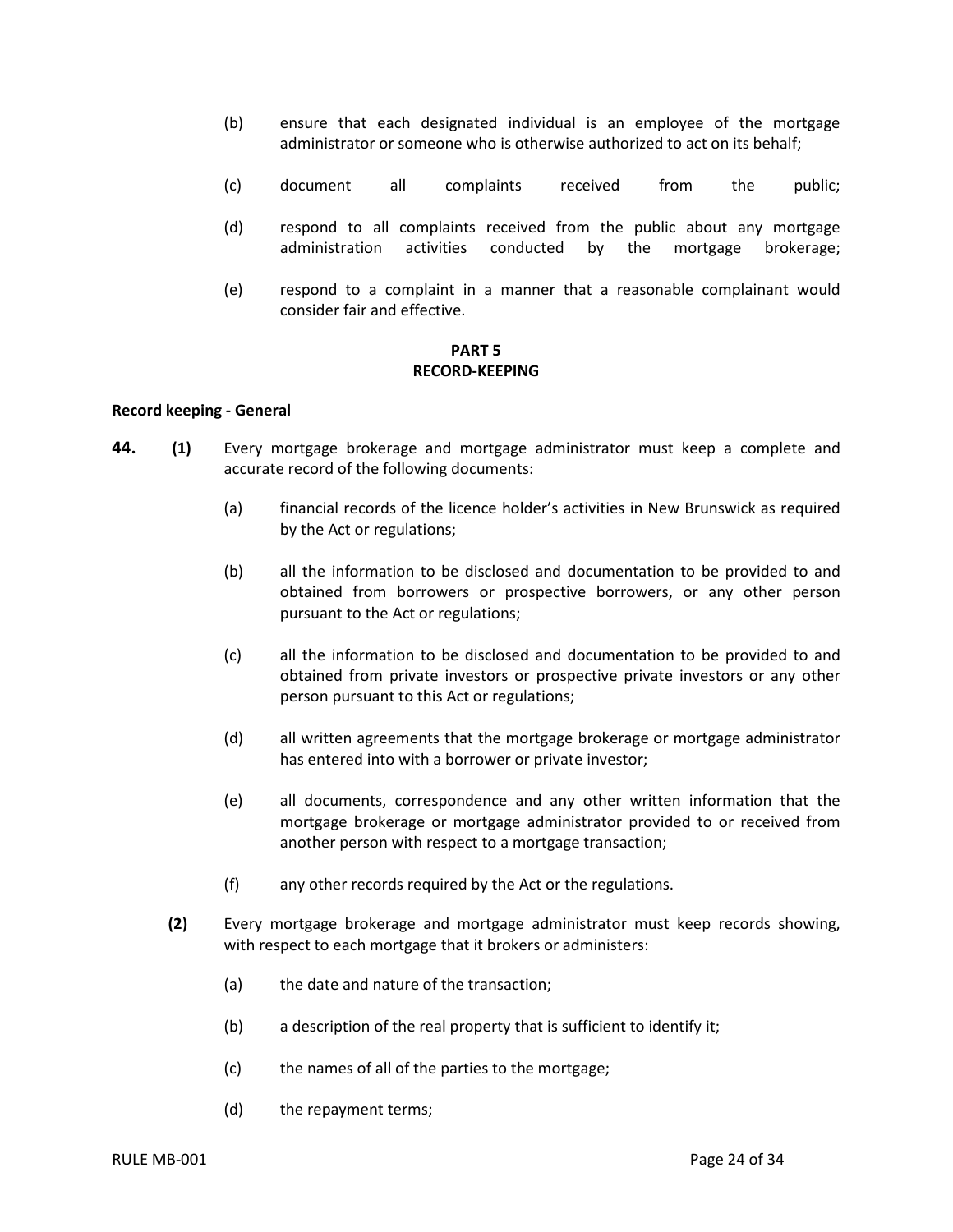- (e) the fees, expenses, costs or other charges required to be borne by the borrower;
- (f) the fees or other remuneration received by the mortgage brokerage or the mortgage administrator and the identity of the persons paying the fees or other remuneration.
- **(3)** Every month, every mortgage administrator that receives payments made by a borrower or otherwise monitors the performance of a borrower with respect to his or her payment obligations under a mortgage must prepare a record that:
	- (a) reconciles the total of outstanding principal balances due from borrowers with respect to mortgages being administered and the total amount of principal balances owing to investors under those mortgages, as the balances appear in the records of the mortgage administrator;
	- (b) sets out the difference, if any, between the balances as of the last day of the month and describes the reasons for the difference; and
	- (c) is signed and dated by an officer of the mortgage administrator to indicate that he or she has reviewed the record and certifies that it is accurate.

## <span id="page-27-0"></span>**Security of records**

**45.** Every mortgage brokerage and mortgage administrator must take precautions that are appropriate to the form of its records, to maintain the integrity of the records.

## **PART 6 TRUST PROPERTY**

#### <span id="page-27-2"></span><span id="page-27-1"></span>**Record keeping – Trust property**

- **46. (1)** In addition to the requirements set out in section 44 of this Rule, every mortgage brokerage that receives or holds trust money and every mortgage administrator must keep records showing:
	- (a) all trust money received and all transactions relating to the trust money; and
	- (b) the unexpended balance of trust money held by the mortgage brokerage or mortgage administrator in total and also separately for each person for whom that money is held.
	- **(2)** The records must include:
		- (a) a separate trust ledger for each person on whose behalf the mortgage brokerage or mortgage administrator holds trust money showing, in chronological order: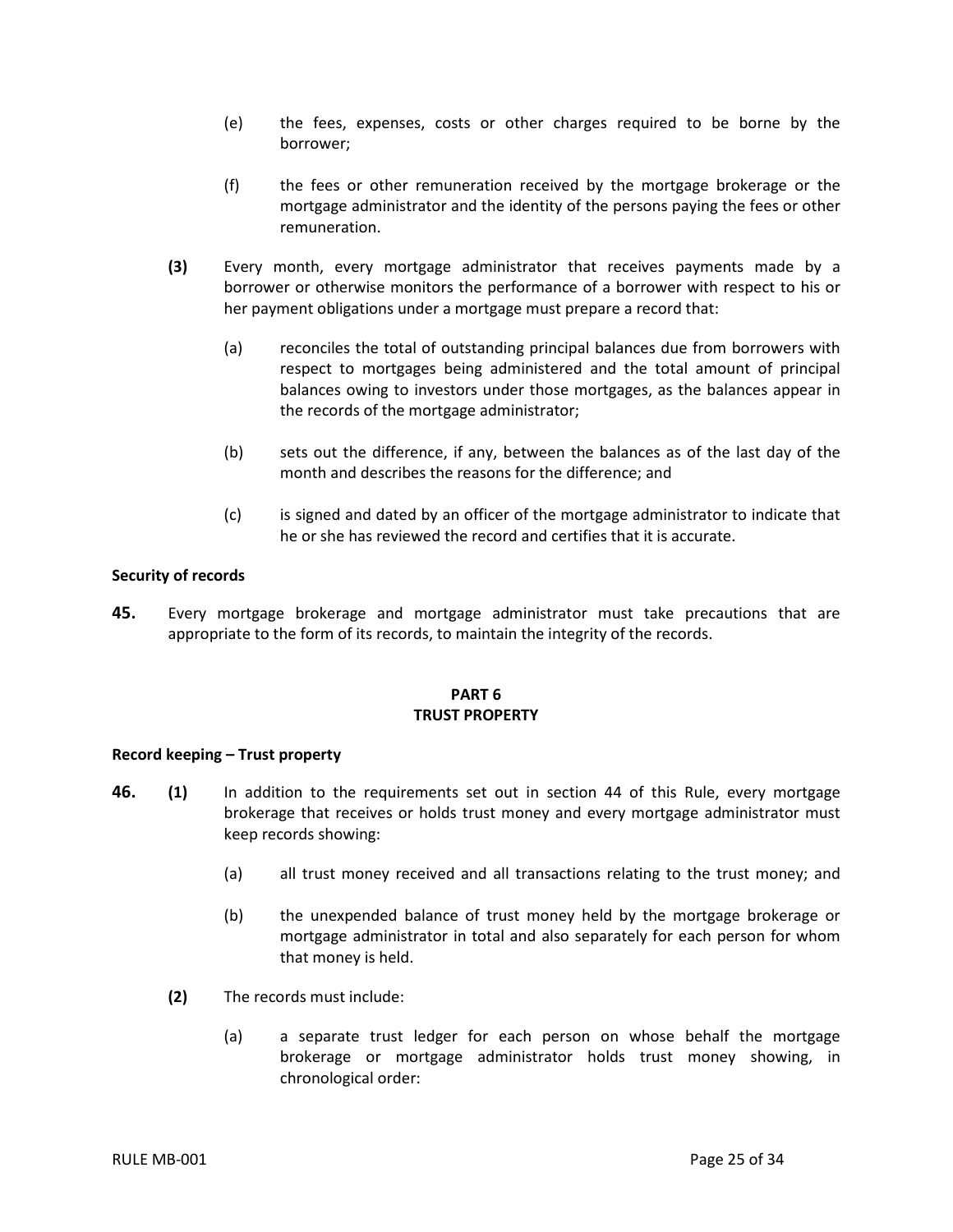- (i) all receipts and disbursements of trust money with respect to that person;
- (ii) with respect to each receipt:
	- (A) from whom the money was received;
	- (B) the form and manner in which the money was received; and
	- (C) the purpose for which the money was received, including particulars of the mortgage to which the money relates;
- (iii) with respect to each disbursement:
	- (A) to whom the money was disbursed;
	- (B) the number of the cheque, or the confirmation number of the electronic transfer, by which the money was disbursed; and
	- (C) the purpose for the disbursement, including particulars of the mortgage to which the disbursement relates; and
- (iv) the unexpended balance held on behalf of the person immediately after each receipt and disbursement; and
- (b) copies of:
	- (i) deposit slips for each deposit to the trust account;
	- (ii) all cheques with respect to the account, including cancelled cheques;
	- (iii) bank statements or passbooks for the trust account; and
	- (iv) any other documentary evidence of deposits and withdrawals with respect to the trust account.

#### <span id="page-28-0"></span>**Monthly reconciliation**

- **47.** Every mortgage brokerage that receives or holds trust money and every mortgage administrator must, every month, prepare a trust account reconciliation that:
	- (a) if prepared by a mortgage brokerage, is reviewed by the principal broker in accordance with paragraph 12(d);
	- (b) if prepared by a mortgage administrator, is reviewed by the principal administrator in accordance with paragraph 33(c);
	- (c) is prepared and reviewed by different individuals; and
	- (d) is prepared, reviewed and certified no later than: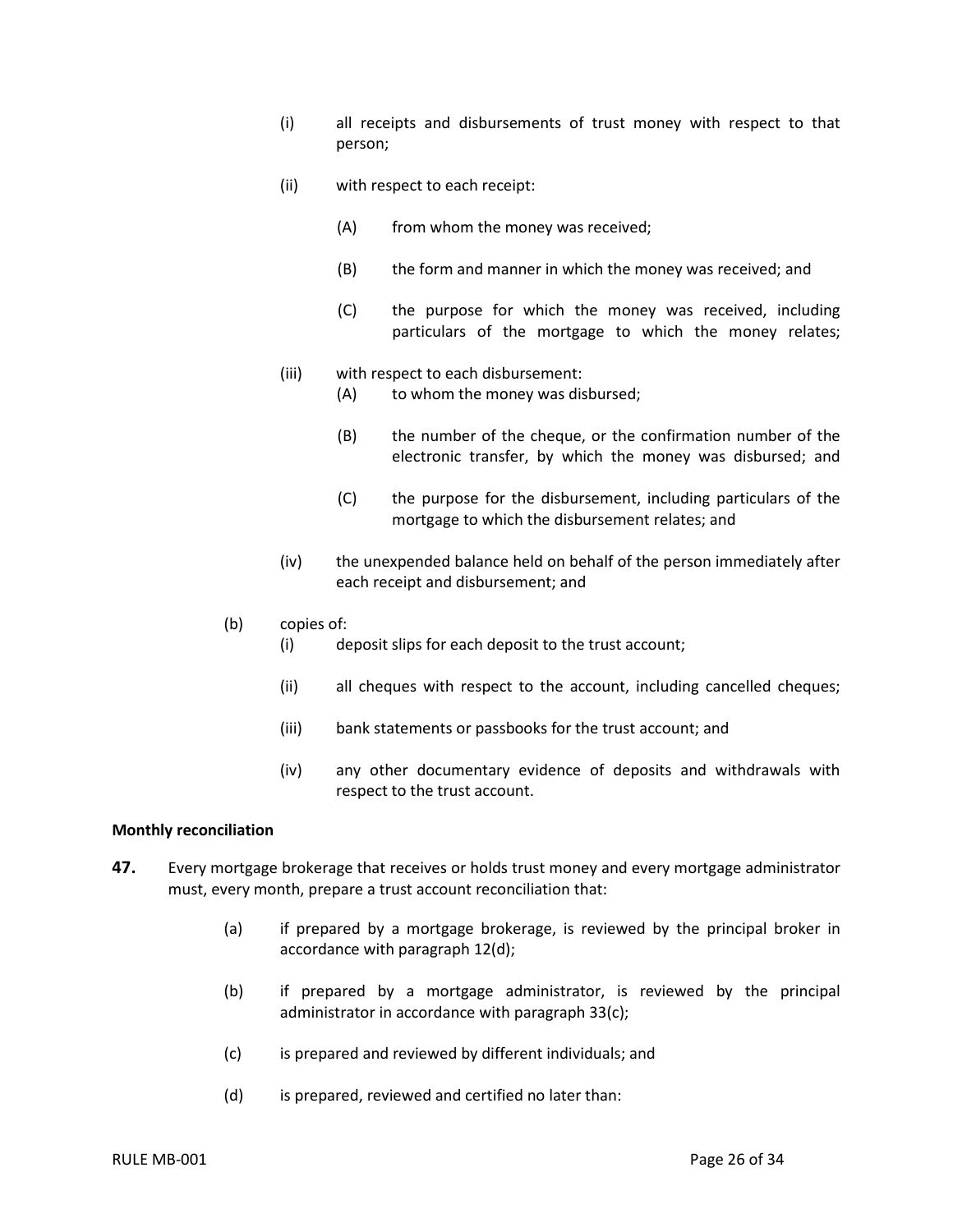- (i) if the mortgage brokerage or mortgage administrator receives a monthly account statement from the financial institution where the account is maintained, 30 days after the monthly statement is received; or
- (ii) in any other case, 30 days after the end of the month.

#### <span id="page-29-0"></span>**Records of mortgage administrator**

- **48. (1)** Every mortgage administrator must keep records that identify:
	- (a) all mortgages received or held in trust by the mortgage administrator, and the original amount of each mortgage;
	- (b) separately for each mortgage any receipt or disbursement of funds and any liabilities, income and expenses with respect to the mortgage; and
	- (c) with respect to each mortgage held in trust, the fractional interest or percentage owned by any person.
	- **(2)** The records mentioned in subsection (1) must include a trust ledger for each mortgage held in trust showing, in chronological order:
		- (a) the amount of money received from each person having an interest in the mortgage, the form and manner in which the money was received and the date the money was received;
		- (b) the amount of money advanced on the mortgage or the purchase price of the mortgage the form and manner in which the money was advanced and the date that money was advanced or paid;
		- (c) the dates and amounts of any repayments received on the mortgage and the name of the person from whom the money was received;
		- (d) the dates and amounts of any disbursements of money received under the mortgage and the name of the person to whom it was disbursed;
		- (e) any other liabilities, income and expenses relating to the mortgage;
		- (f) the receipt or disbursement of any funds in connection with the mortgage; and
		- (g) the outstanding balance of the mortgage in total and separately for each person having an interest in the mortgage.

#### <span id="page-29-1"></span>**Trust agreements**

- **49. (1)** For the purposes of section 43 of the Act, the written trust agreement must contain with respect to the receiving or holding of trust money:
	- (a) an express acknowledgment of the trust;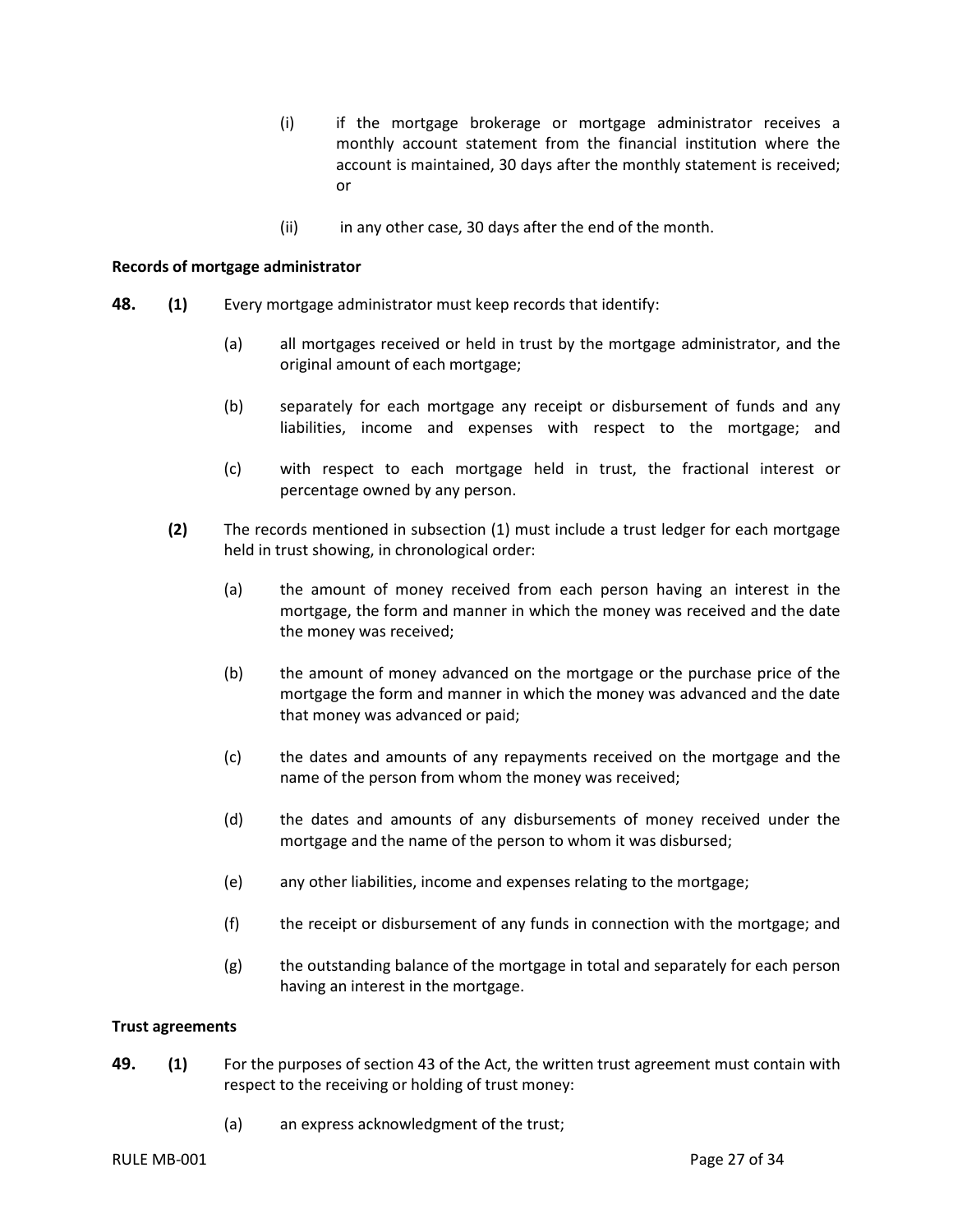- (b) the terms on which the trust money is to be received, held and disbursed; and
- (c) a term that requires that all withdrawals of money from the trust account for remuneration to a mortgage brokerage or mortgage administrator, be done by way of cheque, or electronic transfer, payable to the general account of the mortgage brokerage or mortgage administrator.
- **(2)** The written trust agreement mentioned in section 44 of the Act with respect to holding a mortgage in trust must:
	- (a) include a description of the interest in the mortgage that is the subject of the trust, including, if the interest represents less than the entire mortgage, the percentage of the mortgage that the interest represents;
	- (b) set out the terms of the trust; and
	- (c) have appended to it a copy of the mortgage agreement that creates the interest that is the subject of the trust.
- **(3)** The written trust agreement under paragraphs 43(1)(b) and 43(2)(b) of the Act and the written administrative agreement under subsection 32(1) of the Act may be combined into one agreement.

#### <span id="page-30-0"></span>**Mortgage held in trust**

**50.** Every mortgage administrator that receives a mortgage in trust must ensure that the interests of the beneficiaries in the mortgage are registered in the land titles registry against the mortgage administrator's interest in the mortgage.

#### <span id="page-30-1"></span>**Requirements regarding trust money**

- **51. (1)** Every mortgage brokerage receiving trust money must:
	- (a) provide a receipt to the person from whom the money was received, showing:
		- (i) the amount of money received;
		- (ii) the manner in which the money was received;
		- (iii) the date on which the mortgage brokerage received the money;
		- (iv) the name of the person from whom the money was received and, if the money was received on behalf of another person, the name of that person;
		- (v) the purpose for which the money was received, including particulars of the mortgage to which the money relates; and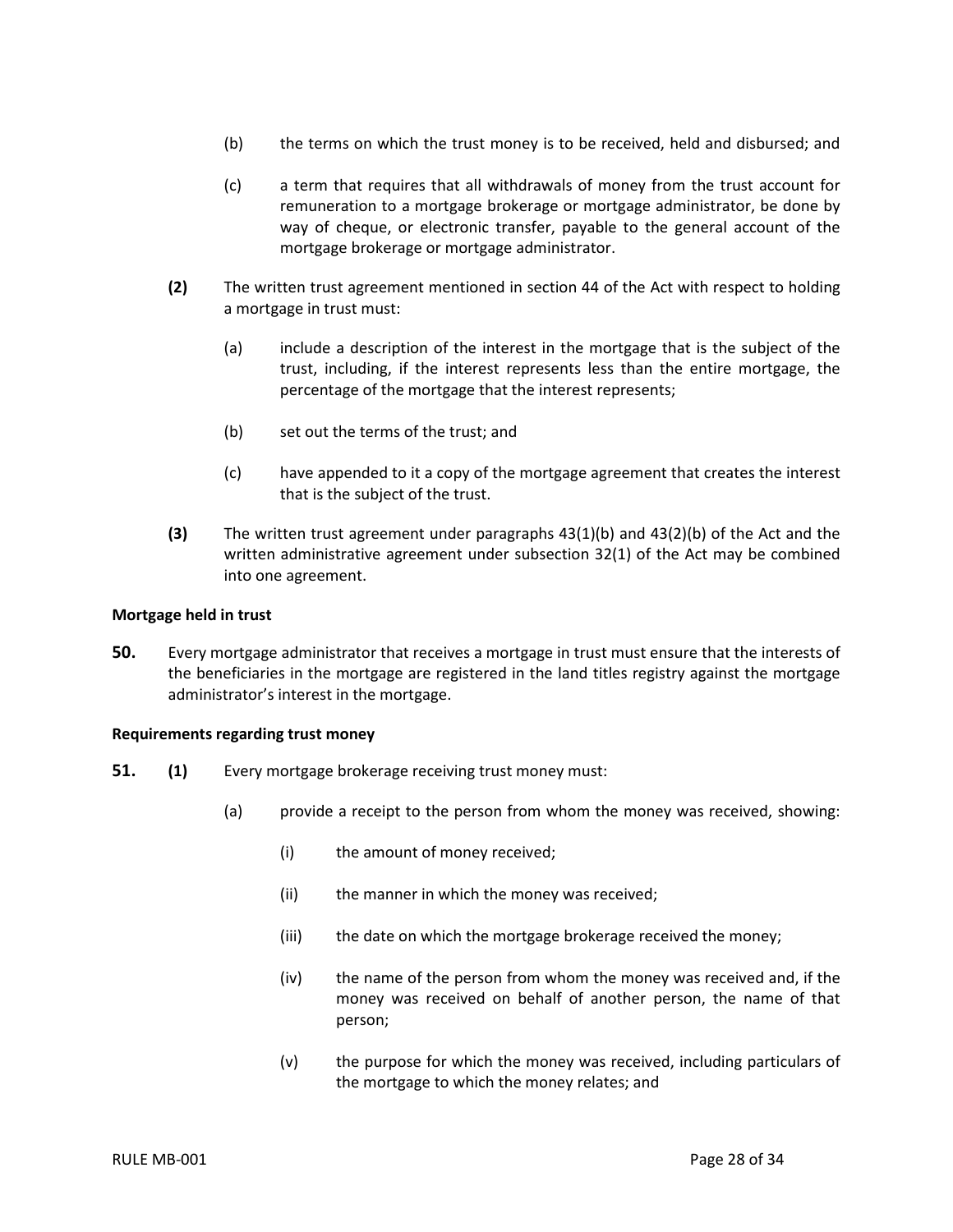- (vi) the name of the mortgage broker or mortgage associate who received the money on behalf of the mortgage brokerage; and
- (b) ensure that a duplicate deposit receipt or other documentary evidence of the deposit is prepared.
- **(2)** Every withdrawal of money by a mortgage brokerage or mortgage administrator from a trust account must be done by way of:
	- (a) a cheque that meets all of the following conditions:
		- (i) it is numbered and includes on its face words identifying it as being drawn against a trust account;
		- (ii) it includes a reference to the transaction to which it relates that is sufficient to permit the cheque to be identified with the corresponding disbursement recorded in the records of the mortgage brokerage or mortgage administrator; or
	- (b) an electronic transfer that meets all of the following conditions:
		- (i) the financial institution where the trust account is maintained is able to produce a written confirmation showing all of the following details of the electronic transfer:
			- (A) the date of the transfer;
			- (B) the name of the financial institution and the account name and account number of the trust account from which the trust money was withdrawn;
			- (C) the name of the financial institution and the account name and account number of the account to which the trust money was transferred;
			- (D) the amount of trust moneys transferred;
		- (ii) an automated teller machine card is not used to make the transfer.
- **(3)** If a mortgage brokerage or mortgage administrator transfers trust moneys by way of an electronic transfer in accordance with paragraph (2)(b) to an account to which the mortgage brokerage or mortgage administrator has not previously transferred trust moneys, the mortgage brokerage or mortgage administrator must:
	- (a) within five days after the date of the transfer, obtain a confirmation from the recipient to whom the trust money was intended to be transferred that the trust money was received; and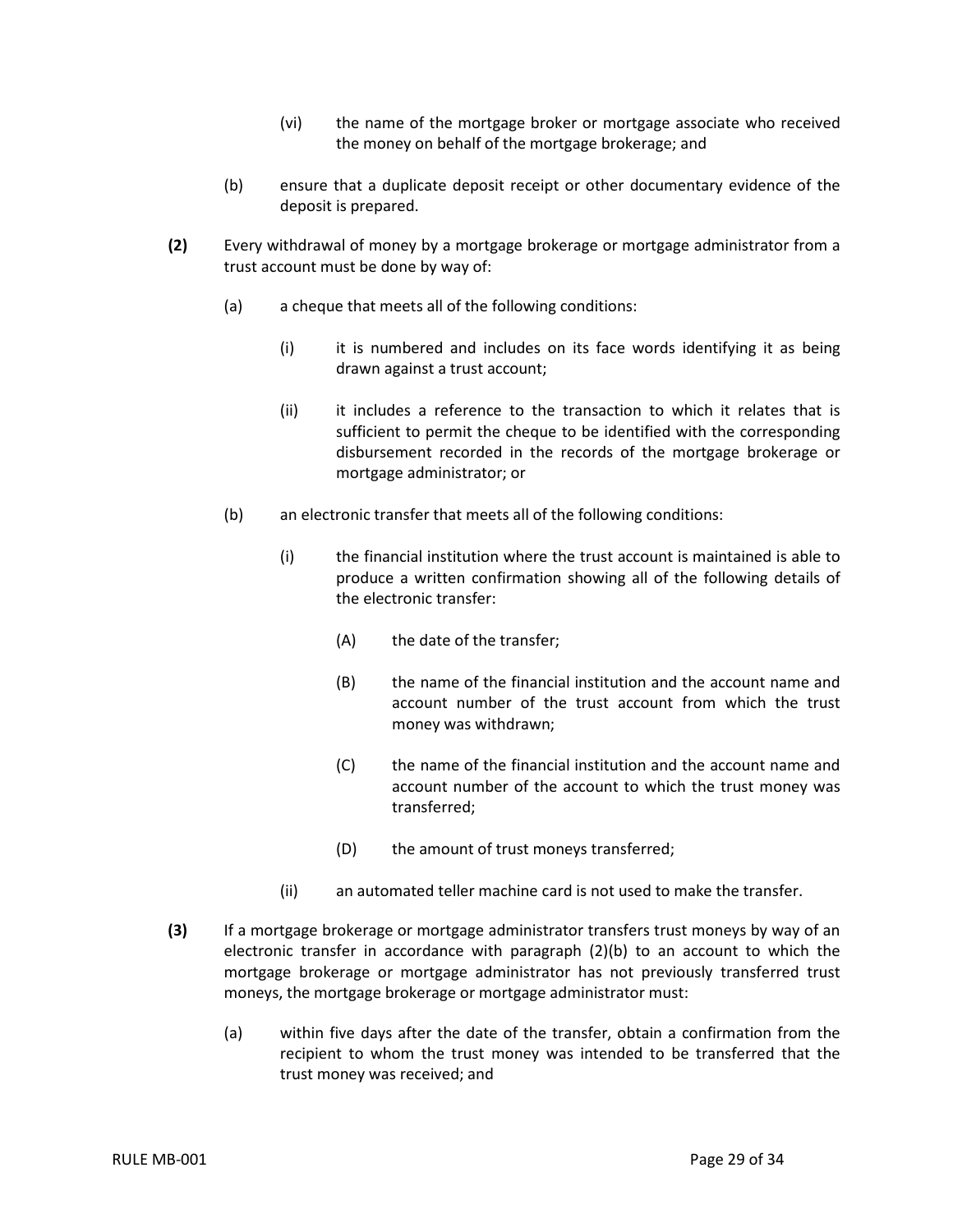(b) prepare a record that documents the date the confirmation was received by the mortgage brokerage or mortgage administrator and the name of the individual who provided the confirmation.

## <span id="page-32-0"></span>**Deposit of trust money**

- **52.** For the purposes of section 46 of the Act, every licence holder receiving trust money must, within two business days after its receipt, deposit the money into a trust account that is held with one of the following:
	- (a) a bank authorized to accept deposits pursuant to the *Bank Act* (Canada);
	- (b) a credit union incorporated, continued or registered pursuant to the *Credit Unions Act;*
	- (c) a corporation authorized to accept deposits pursuant to the *Loan and Trust Companies Act;*
	- (d) A retail association as defined under the *Cooperative Credit Associations Act* (Canada).

## **PART 7 ANNUAL DELIVERY REQUIREMENTS**

#### <span id="page-32-2"></span><span id="page-32-1"></span>**Annual return**

- **53.** (1) For the purposes of section 49 of the Act, every mortgage brokerage and mortgage administrator must deliver to the Director an annual return, for the period covering January 1st to December 31st of the previous year, on or before March 31st of each year.
	- (2) An annual return for a mortgage brokerage and mortgage administrator must set out the following information:
		- (a) the name and address of the entity, including the address for service;
		- (b) information on the types of licensed activities conducted by the entity;
		- (c) other business activities conducted by the entity;
		- (d) number of mortgage brokers and mortgage associates acting on behalf of the entity;
		- (e) the date that policies and procedures of the entity were last reviewed;
		- (f) any changes in the format of records and the accessibility of those records;
		- (g) the number and dollar value of mortgages closed during the reporting period, by type of mortgage and by type of lender;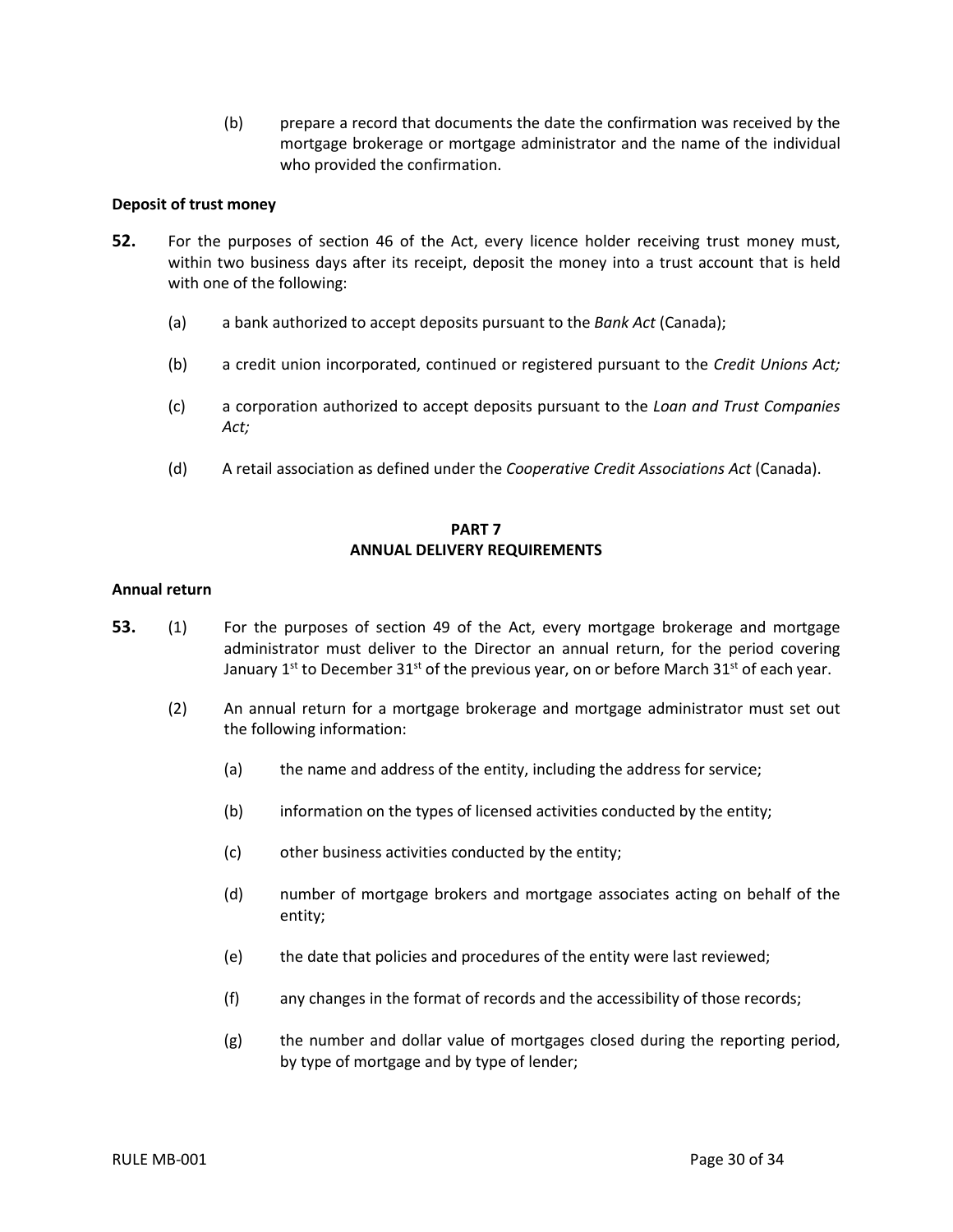- (h) a description of the complaints against the entity and anyone acting on its behalf;
- (i) any changes to the complaint handling procedure of the entity;
- (j) any errors and omissions insurance claims against the entity or those acting on behalf of the entity;
- (k) any claims against the entity or those acting on behalf of the entity paid by errors and omissions insurance;
- (l) any change in circumstances of the entity that had not been reported during the reporting period;
- (m) any non-monetary incentives received by the entity and a description of the incentive;
- (n) a description of any contingency commission, volume bonus or payment arrangement with lenders;
- (o) the number of mortgage associates or mortgage brokers remunerated through a professional corporation.
- **54.** For the purposes of section 50 of the Act, every mortgage brokerage that did not hold an endorsement during the preceding fiscal year must provide a declaration to the Director that it did not hold any trust property for the period covering January 1st to December  $31<sup>st</sup>$  of the previous year on or before March 31<sup>st</sup> of each year.

## <span id="page-33-0"></span>**Annual financial statement**

**55. (1)** In this section:

**"auditor"** means a member in good standing of a recognized accounting profession that is regulated by an Act of Canada or any province or territory;

"**fiscal year**" means the fiscal year of the mortgage brokerage or mortgage administrator.

- **(2)** Pursuant to section 51 of the Act, the financial statements provided to the Director must:
	- (a) be audited and filed annually;
	- (b) include a written certification as to the accuracy of the financial statements made by two directors of the mortgage brokerage or mortgage administrator; and
	- (c) include an auditor's report expressing an unmodified opinion;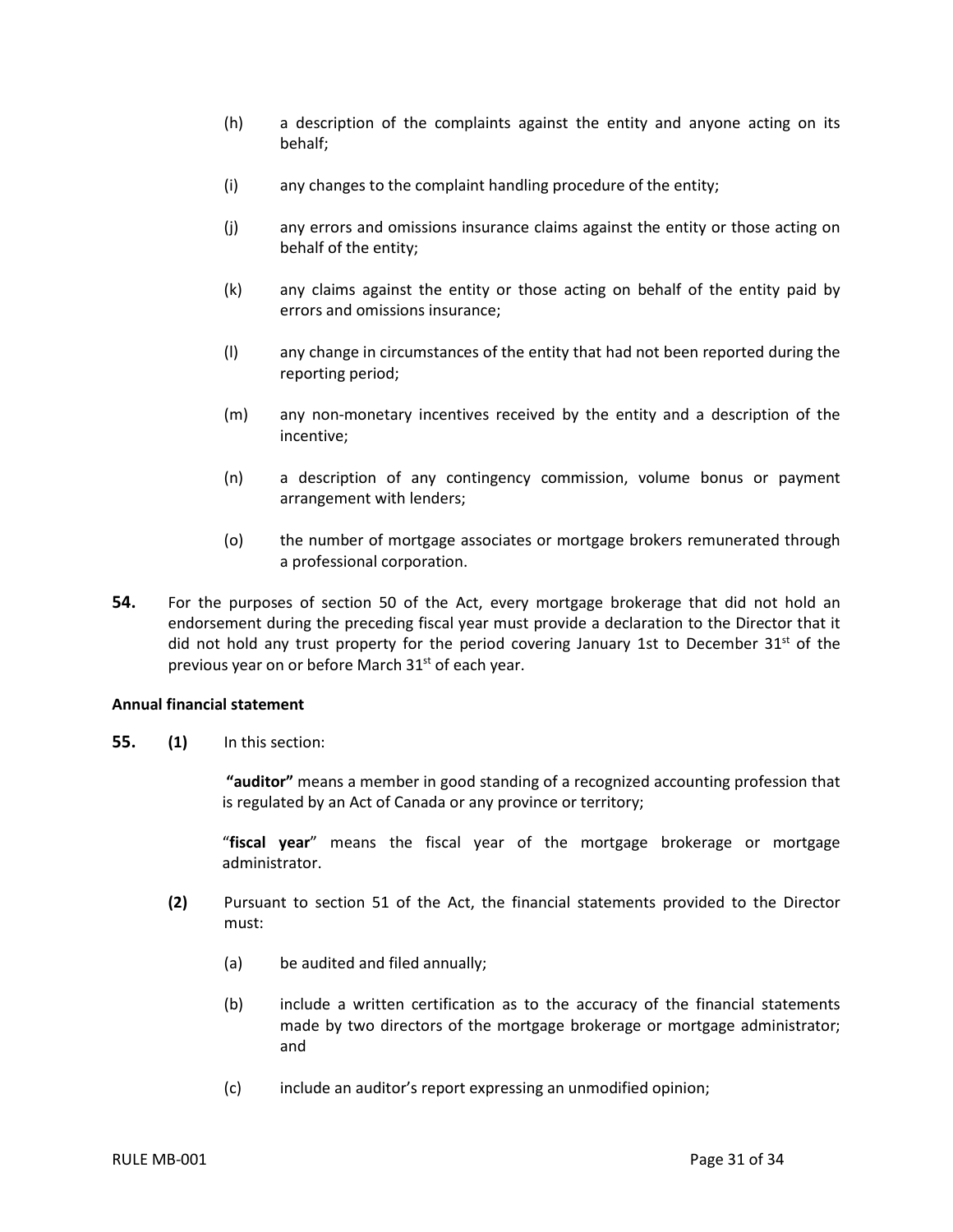- **(3)** The financial statement mentioned in subsection (2) must be delivered to the Director no later than 120 days after the end of the fiscal year to which it relates.
- **(4)** No mortgage brokerage that has been granted an endorsement, and no mortgage administrator, will change its fiscal year if, as a result of the change, the fiscal year will be a period that exceeds 15 months.

## <span id="page-34-0"></span>**PART 8 ADVERTISING AND COMMUNICATIONS**

#### <span id="page-34-1"></span>**Advertising requirements**

- **56. (1)** For the purposes of subsection 54(2) of the Act, an advertisement of a mortgage brokerage or mortgage administrator that advertises the business or any products or services offered by that business must contain:
	- (a) a statement identifying the licence issued to the mortgage brokerage or mortgage administrator; and
	- (b) in the case of an advertisement for a mortgage brokerage that includes a reference to a particular mortgage broker or mortgage associate authorized to broker mortgages on its behalf, the name of the mortgage broker or mortgage associate as set out in his or her licence.
	- **(2)** For the purposes of subsection 54(3) of the Act, an advertisement of a mortgage broker or mortgage associate advertising any product or service offered by the mortgage broker or mortgage associate must contain a statement identifying the licence issued to the mortgage brokerage for which the mortgage broker or mortgage associate is authorized to act.

#### <span id="page-34-2"></span>**Correspondence requirements**

- **57.** For the purposes of section 56 of the Act, every licensee must disclose the following information in correspondence and other written material prepared or used in the course of their licensed activities:
	- (a) the name of the mortgage brokerage or mortgage administrator, as set out in the licence issued to the mortgage brokerage or mortgage administrator;
	- (b) a statement identifying the licence issued to the mortgage brokerage or mortgage administrator;
	- (c) if it includes a reference to a particular mortgage broker or mortgage associate authorized to broker mortgages on its behalf, the name of the mortgage broker or mortgage associate as set out on the licence issued to the mortgage broker or mortgage associate;